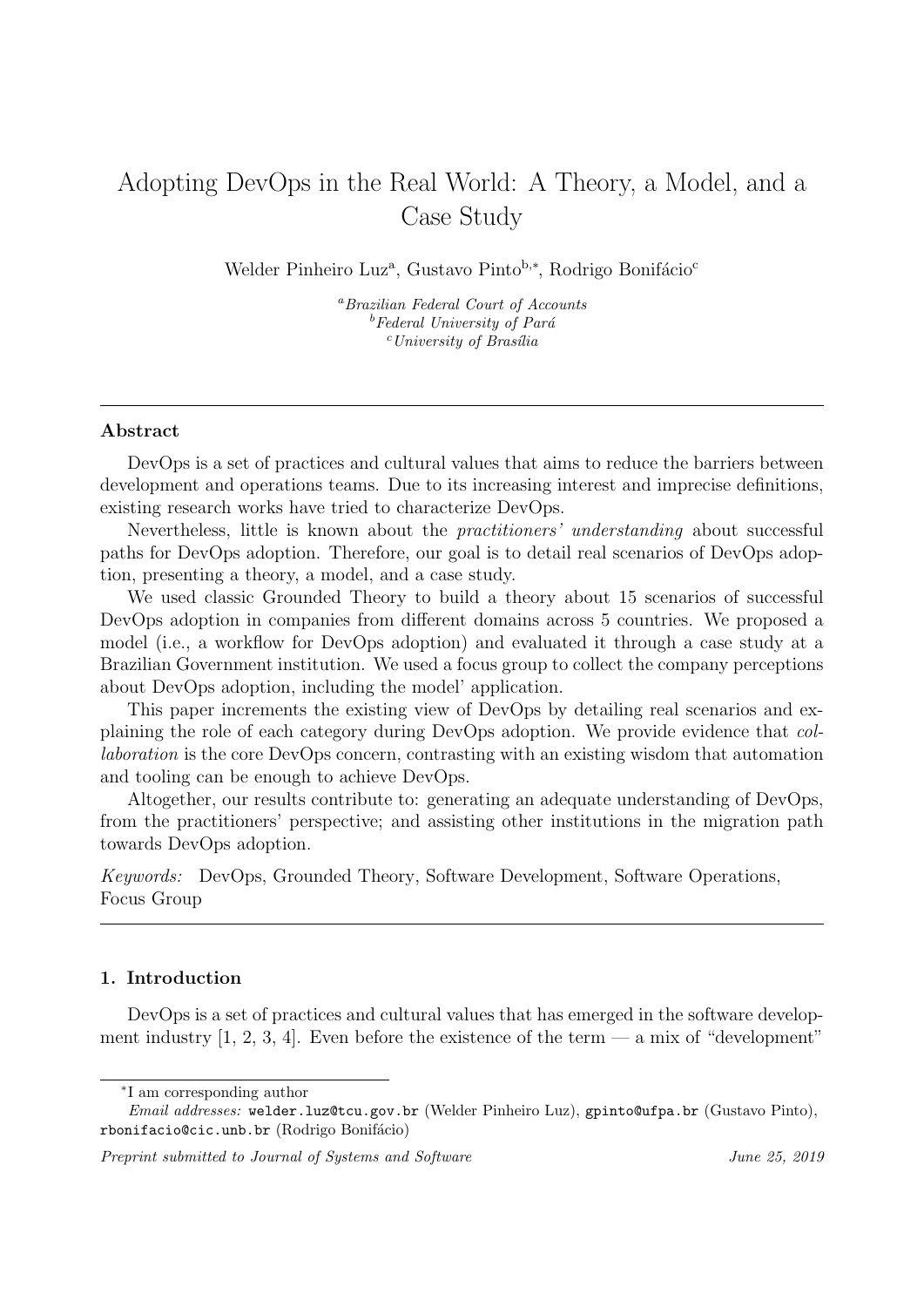and "operations" words  $[5]$  — companies like Flickr  $[6]$  had already pointed out the need to break the existing separation between the operations and software development teams. Since then, the term that although appeared without a clear delimitation, gained strengths and interests from companies that perceived the benefits of applying agile practices in operation tasks. DevOps claimed benefits include increased organizational IT performance and productivity, cost reduction in software lifecycle, improvement in operational efficacy and efficiency, better quality of software products, and greater business alignment between development and operations teams [4, 7, 8]. However, the adoption of DevOps is still a challenging task. Even though there is a plethora of information, practices, and tools related to DevOps, it is still unclear how one could leverage such rich, yet scattered, information in an organized and structured way to properly adopt DevOps.

Existing research works have proposed a number of DevOps characterizations, for instance, as a set of concepts with related practices  $[1, 2, 3, 4, 9, 10]$ . Although some of these studies leverage qualitative approaches to gather practitioners' perception (for instance, conducting interviews with them), they focus on characterizing DevOps, instead of providing recommendations to assist on DevOps adoption. Consequently, our research problem is that the obtained DevOps characterization provides a comprehensive understanding of the elements that constitute DevOps, but do not provide detailed guidance to support newcomers interested in adopting DevOps. As a consequence, many practical and timely questions still remain open, for instance: (1) Is there any recommended path to adopt DevOps? (2) Since DevOps is composed by multiple elements [2], do these elements have the same relevance, when adopting DevOps? (3) What is the role played by elements such as measurement, sharing, and automation in a DevOps adoption? To answer these questions, we need a holistic understanding of the paths followed in successful DevOps adoptions.

This paper is a continuation of a previous study [11]. In our previous study, we introduced a model (i.e., a workflow for DevOps adoption) based on the perceptions of practitioners from 15 companies across five countries that successfully adopted DevOps. The model was constructed based on a classic Grounded Theory (GT) approach, and makes clear that practitioners interested in adopting DevOps should focus on building a **collaborative** culture, which prevents common pitfalls related to focusing on tooling or automation [12]. We instantiated our model in the Brazilian Federal Court of Accounts (hereafter TCU),<sup>1</sup> a Brazilian Federal Government institution. TCU was bogged down in implanting specific DevOps tools, repeating the same non-DevOps problems, with conflicts between development and operations teams about how to divide the responsibilities related to different facets in the intersection between software development and software provisioning.

When instantiated, our model helped TCU to change its focus to improve the collaboration between teams, and to use the tooling to support (rather than being the goal of) the entire process. In our previous work we briefly introduced this experience at TCU. Complementing this initial research, in this paper we report the current status of the DevOps adoption at TCU as a whole, including an empirical assessment of our model. We collect the TCU perceptions through a focus group with four of its directly involved professionals,

<sup>1</sup>http://www.tcu.gov.br/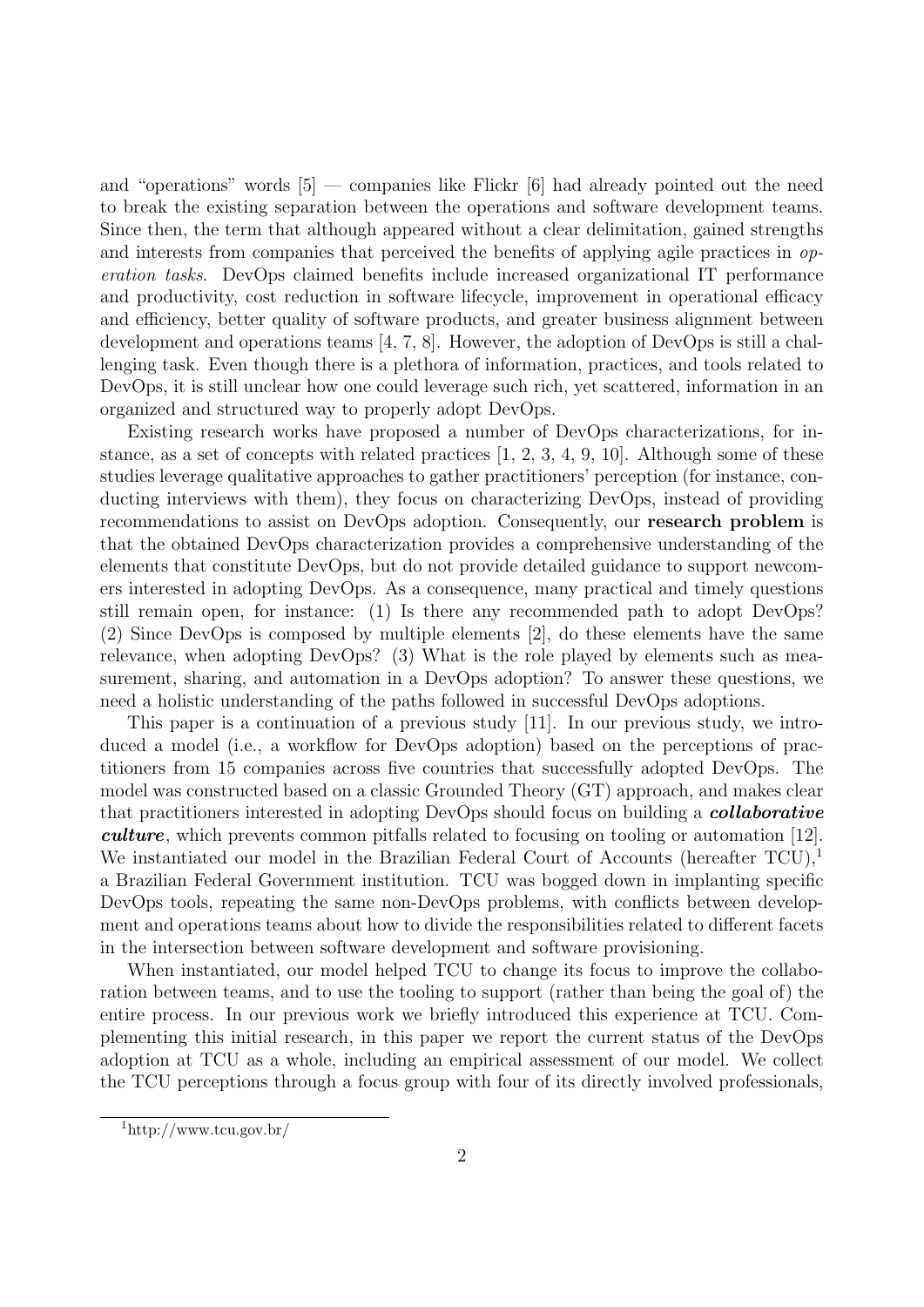two of each team (development and operations). Based on the results of the focus group, we review our theory in this paper, which is detailed using a well-known framework for building theories on software engineering [13]. The main contributions of this paper are the following:

- A review and extended description of our work that builds a model and a theory about DevOps adoption. This theory might support practitioners interested in adopting DevOps, based on evidence acquired from industry peers.
- An instantiation of this theory in a real world, non-trivial context. Specifically, TCU, as a government institution, is rather different from typical tech companies that have successfully reported the adoption of DevOps, which substantiate the DevOps potential, even in more traditional companies.
- The results of a focus group that evidenced that the use of our theory in TCU brought several benefits and now DevOps practices have been disseminated at TCU. We also report initial benefits of DevOps adoption in this company, in particular the introduction of an agile approach for software deployment and provisioning.

The rest of the work is organized as follows: Section 2 presents our method and the settings used to conduct this research. Section 3 describes our preliminary findings on what constitute DevOps, along with the main enablers and outcomes categories. In Section 4 we present our theory regarding a successful DevOps adoption, while Section 5 describes our three step model that one could use to adopt DevOps. Next, in Section 6 we discuss the findings of applying our model in a real world setting. Section 7 discusses some threats to validity, while Section 8 presents the related work. Finally, Section 9 concludes our work and suggest eventual research opportunity for future work.

## 2. Method and Settings

The general **goal** of this research is two fold. Fist, we aim to develop a model on DevOps adoption, considering the perspective of practitioners who contributed to the adoption of DevOps in the organizations they work for. Second we investigate the relevance of this model in a real DevOps adoption scenario. Tables 1 and 2 summarize our research goals using a GQM (Goals/Questions/Metrics) template [14]. We investigate two main research questions, which we further develop during our research. These main research questions are

- (RQ1) How do practitioners characterize a successfully path for DevOps adoption? This is a broad question that motivates us to build a theory and a model for DevOps adoption. As discussed in this section, we further refine this general research question in a number of sub-questions, using a typical Grounded Theory approach (Section 2.1).
- (RQ2) How does our model contribute to the adoption of DevOps on a specific scenario? Answering this question allows us to understand the relevance of our model, showing its practical implications in a real settings. We investigate this question using the focus group method (Section 2.2).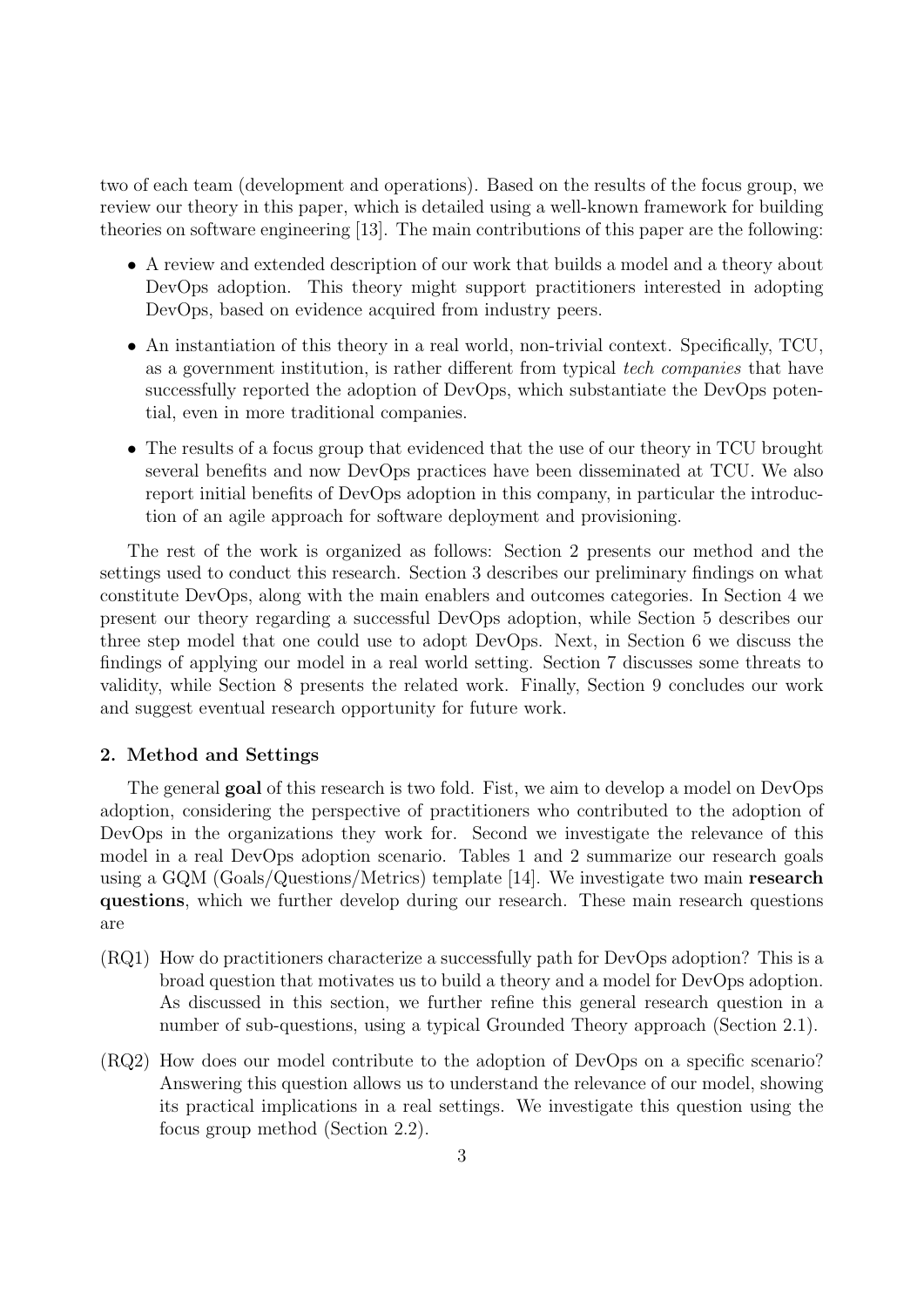|                        | Analyze Object under measurement                                                                                                                                                                                                |
|------------------------|---------------------------------------------------------------------------------------------------------------------------------------------------------------------------------------------------------------------------------|
| For the purpose of     | Understand the process of $DevOps$ adoption.                                                                                                                                                                                    |
| With respect to        | the objectives that motivate a DevOps adoption process<br>as well as the concerns that might enable DevOps adop-<br>tion or the concerns that correspond either to the benefits<br>or to challenges related to DevOps adoption. |
| From the view point of | practitioners that have contributed to a previous effort<br>on DevOps adoption.                                                                                                                                                 |
| In the context of      | companies in different domains that have adopted Dev-<br>Ops.                                                                                                                                                                   |

Table 1: GQM related to our goal of characterizing DevOps adoption

| Analyze Object under measurement                                                                                       |
|------------------------------------------------------------------------------------------------------------------------|
| For the purpose of Understand the relevance of our DevOps adoption<br>model.                                           |
| With respect to the quidance it provides on the activities that might lift<br>the results of a DevOps adoption effort. |
| From the view point of practitioners that are participating on a DevOps adop-<br>tion effort.                          |
| In the context of Brazilian Government Institution.                                                                    |

Table 2: GOM related to our goal of *assessing the DevOps adoption model* 

We address these questions using a qualitative research, and therefore we do not use any specific software engineering metric. Nonetheless, to investigate some of the benefits of adopting DevOps at TCU, we explore two metrics: the maximum number of daily and weekly deployments for a set of systems. Besides other benefits, deployment agility is a crytical achievement from adopting DevOps at TCU. Before that, deployments activities for these systems occur once a week,

We use a multi-method approach to achieve our results. First, we use Grounded Theory (GT) as the research method to build an explanation about how DevOps was successfully adopted in companies that claims to have made it. Based on this explanation, we proposed a model to guide new adopters. Second, we use the Focus Group method to explore in details a real experience on DevOps adoption, including the application of our model.

#### 2.1. Grounded Theory

Grounded Theory was originally proposed by Glaser and Strauss [15]. As distinguishing features, GT has (1) the absence of clear research hypothesis upfront and (2) limited exposure to the literature at the beginning of the research. That is, GT is a theory-development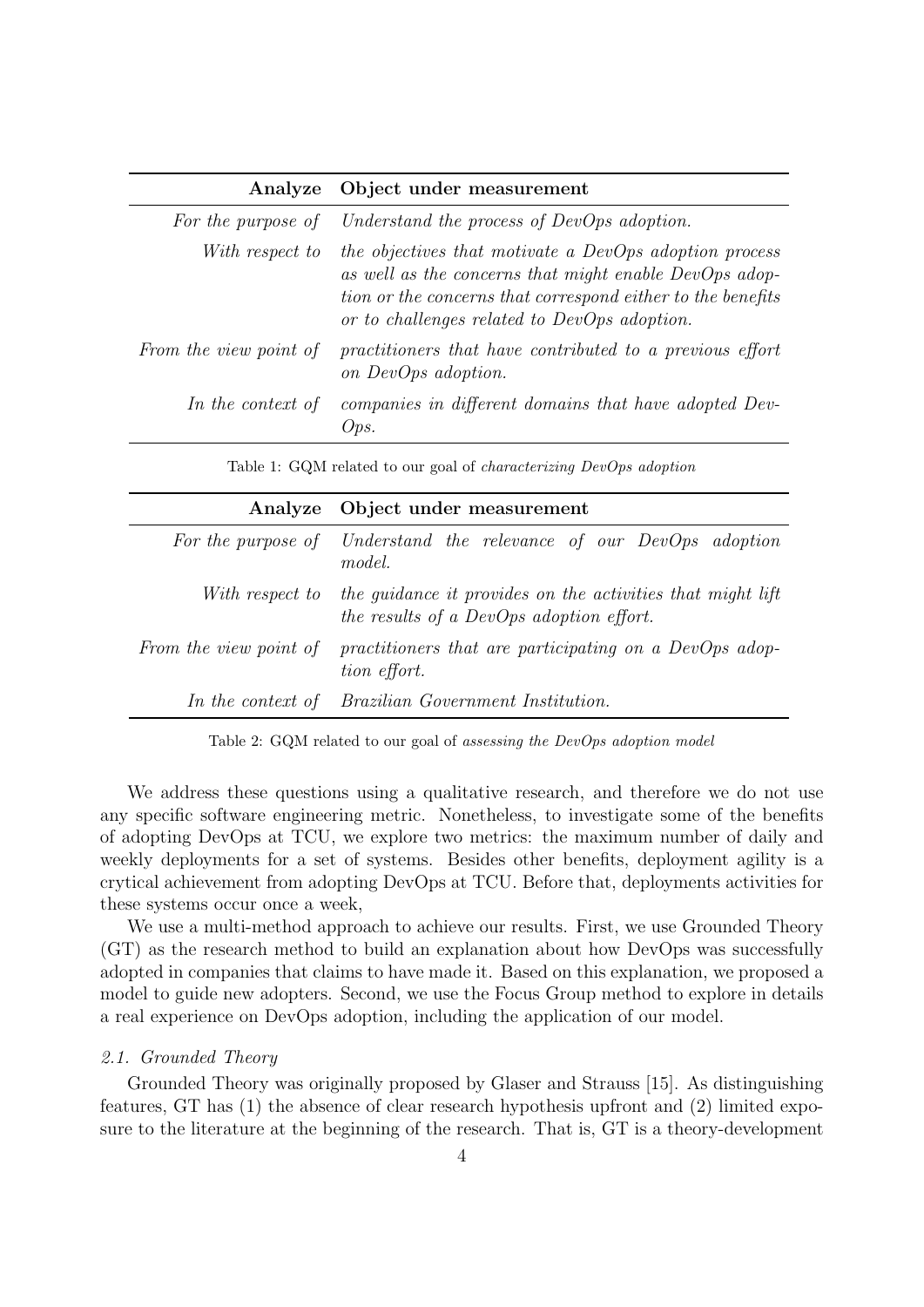approach (the hypothesis emerge as a result of a investigation), in contrast with more traditional theory-testing approaches  $[16]$ —e.g., those that use statistical methods to either confirm or refute pre-established hypothesis.

The motivation to use GT is due to three main reasons. First, GT is a consolidated method in other areas of research — notably medical sociology  $[17]$ , nursing  $[18]$ , education [19], and management [20]. More recently, GT is also being increasingly employed to study software engineering research topics [21, 22, 23]. Second, GT is considered an adequate approach to answer research questions that aims to characterize scenarios under a personal perspective of those engaged in a discipline or activity [18], which is exactly the scenario here (i.e., what are the successful adoption paths for DevOps?). Finally, GT allows researchers to build an independent and original understanding, which is adequate to collect empirical evidence directly from the practice on industry without bias of previous research. The evidence is only reintegrated back with the existing literature after the step of theory construction.

Since the publication of the original version of GT [15], several modifications and variations have been proposed to the method, coming to exist at least seven different versions [24]. Here we chose the classic version, mainly because we did not have a research question at the beginning of our research, exactly as suggested in this version. We actually started from an area of interest: successful DevOps adoption in industry. In addition, research works in software engineering that leverage GT predominantly use this version [22]. We carried out our research using an existing guideline about how to conduct a Grounded Theory [23] research. This guideline organizes a GT investigation in 3 steps: Open Coding Data Collection, Selective Coding Data Analysis, and Theoretical Coding.

- (a) Open Coding Data Collection. We started our research by collecting and analyzing data from companies that claim to have successfully adopted DevOps. To this end, we have conducted a raw data analysis that searches for patterns of incidents to indicate concepts, and then grouped these concepts into categories [22].
- (b) Selective Coding Data Analysis. In the second step, we evolve the initial set of categories by comparing new incidents with the previous ones. Selective coding starts when a "core category" is identified [22]. The core category is responsible for enabling the integration of the other categories and structuring the results into a dense and consolidated grounded theory [25]. In selective coding, we only considered the specific variables that are directly related to the core category, in order to enable the production of an harmonic theory [16, 26]. Selective coding ends when we achieve a theoretical saturation, which occurs when the last few participants provided more evidence and examples but no new concepts or categories [15].
- (c) Theoretical Coding. After saturation, we built a theory that explains the categories and the relationships between the categories. Additionally, we reintegrated our theory with the existing literature, which allowed us to compare our proposal with other theories about DevOps. That is, using a Grounded Theory approach, one should only conduct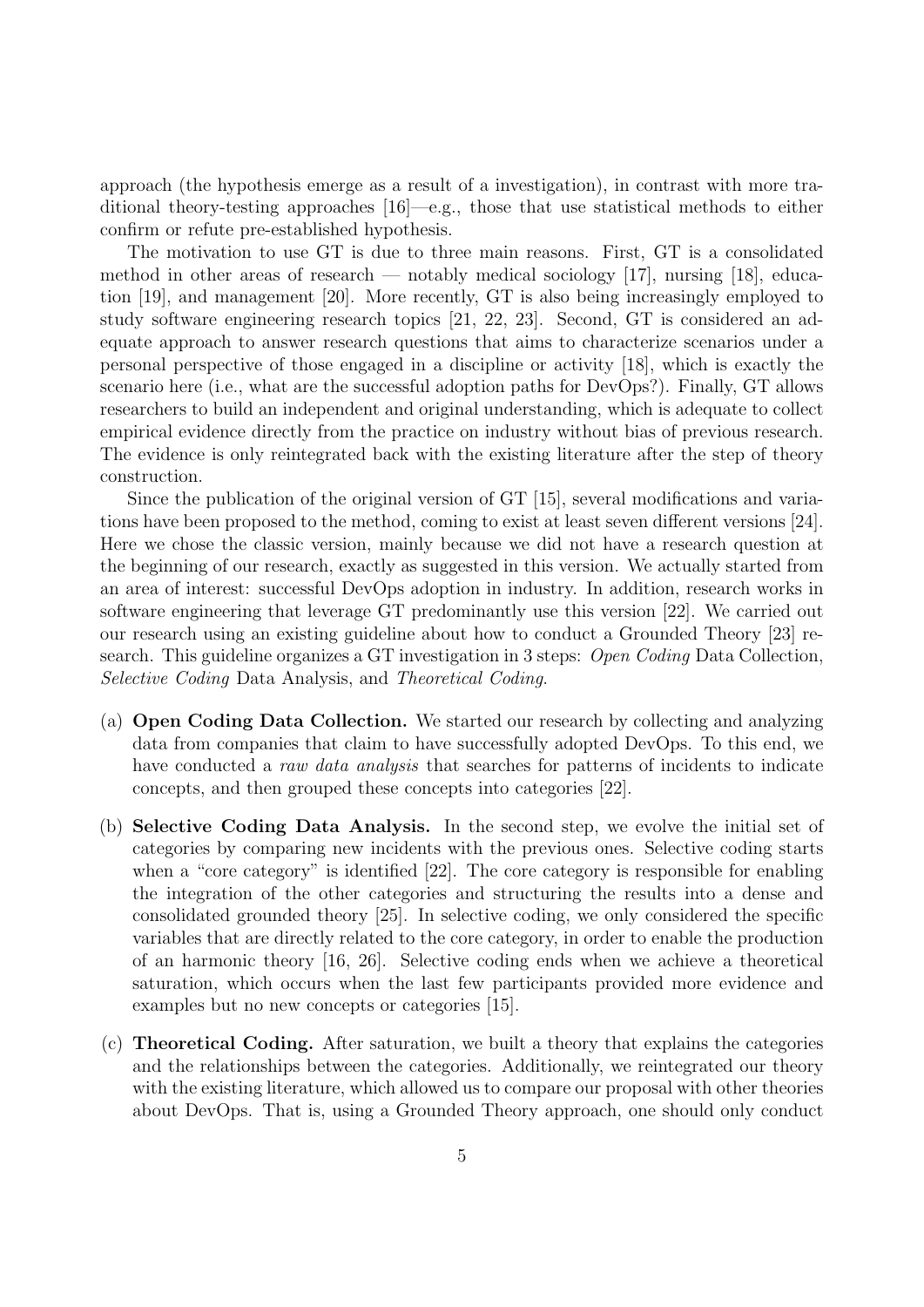a literature review in later stages of a research, in order to avoid external influences to conceive a theory [27].

Throughout the process, we wrote memos capturing thoughts and analytic processes; the memos support the emerging concepts, categories, and their relationships [27].

Regarding data collection, we conducted semi-structured interviews with 15 practitioners of companies from Brazil, Ireland, Portugal, Spain, and United States that contributed to DevOps adoption processes in their companies. Participants were recruited by using two approaches: (1) through direct contact in a  $DevOpsDays$  event in Brazil and (2) through general calls for participation posted on DevOps user groups, social networks, and local communities. In order to achieve a heterogeneous perspective and increase the wealth of information in the results, we consulted practitioners from a variety of companies. Table 3 presents the characteristics of the participants that accepted our invitation. To maintain anonymity, in conformance with the human ethics guidelines, hereafter we will refer to the participants as P1–P15 (first column). We signed a non-disclosure agreement with the investigated companies to use the data only in the context of our study and, therefore, we cannot disclose them.

Table 3: Participant Profile. SX means software development experience in years, DX means DevOps experience in years, CN means country of work, and CS means company size (S<100; M<1000; L<5000;  $XL > 5000$ ).

|                | $P#$ Job Title                 |    |                |     | <b>SX DX CN Domain</b> | CS |
|----------------|--------------------------------|----|----------------|-----|------------------------|----|
| P1             | DevOps Developer               | 9  | $\overline{2}$ | IR. | IT                     | S  |
| P <sub>2</sub> | DevOps Consultant              | 9  | 3              | BR  | IT                     | М  |
| P <sub>3</sub> | DevOps Developer               | 8  | 1              | IR. | IT                     | S  |
| P <sub>4</sub> | Computer Technician            | 10 | $\overline{2}$ | BR  | Health                 | S  |
| P <sub>5</sub> | <b>Systems Engineer</b>        | 10 | 3              | SP  | Telecom                | ΧL |
| P <sub>6</sub> | Developer                      | 3  | 1              | PO. | IТ                     | S  |
| P7             | Support Analyst                | 15 | $\overline{2}$ | BR. | Telecom                | L  |
| P <sub>8</sub> | DevOps Engineer                | 20 | 9              | ΒR  | Marketing              | М  |
| P9             | IT Manager                     | 14 | 8              | ΒR  | IT                     | М  |
|                | P <sub>10</sub> Network Admin. | 15 | 3              | BR  | IT                     | S  |
|                | P11 DevOps Supervisor          | 6  | 4              | ΒR  | IT                     | М  |
|                | P12 Cloud Engineer             | 9  | 3              | US  | IT                     | L  |
|                | P13 Technology Manager         | 18 | 6              | BR  | Food                   | М  |
|                | P14 IT Manager                 |    | $\overline{2}$ | BR. | IT                     | S  |
|                | P15 Developer                  | 3  | $\overline{2}$ | BR. | IT                     | S  |

The interviews were conducted between April 2017 and April 2018 by means of Skype calls. The interviews lasted a minimum of 20 minutes, a maximum of 50 minutes, and an average of 31 minutes. Data collection and analysis were iterative so the collected data helped to guide future interviews. Questions evolved according to the progress of the research. We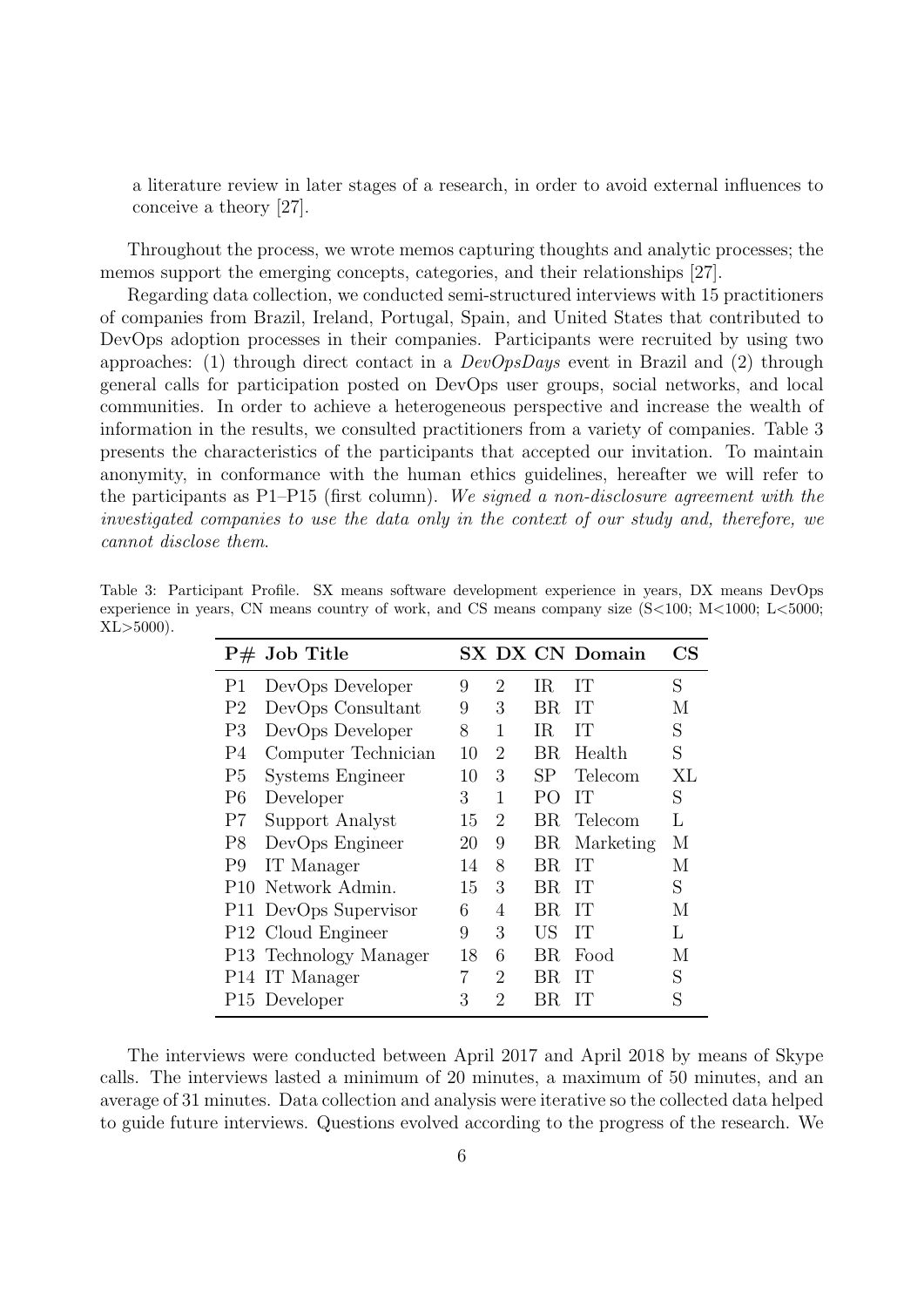started with five open-ended questions: (1) What motivated the adoption of DevOps? (2) What does DevOps adoption mean in the context of your company? (3) How was DevOps adopted in your company? (4) What were the results of adopting DevOps? (5) What were the main difficulties?

As the analyzes were being carried out, new questions were added to the script. These new questions were related to the concepts and categories identified in previous interviews. Examples of new questions include: (1) What is the relationship between deployment automation and DevOps adoption? (2) Is it possible to adopt DevOps without automation? (3) How has your company fostered a collaborative culture?

With respect to *data analysis*, the interviews were recorded, transcribed, and analyzed. The interviews with participants from Brazil and Portugal were translated from Portuguese into English.

The first moment of the analysis, called open coding in GT, starts immediately after the transcription of the first interview. Open coding lasted until there was no doubt about the core category of the study. Similar to that described by Adolph et al. [27], we started considering a core category candidate and changed later. The first core category candidate was **automation**, but we realized that this category did not explain most of the behaviors or events in data. The sense of shared responsibilities in solving problems, and the notion of product thinking are examples of events that could not be naturally explained in terms of **automation**. We then started to understand that *collaborative culture* also appeared recurrently in the analysis and with more potential to explain the remaining events. Thus, we asked the respondents explicitly about the role of **automation** and how the **collaborative** culture is formed in a DevOps adoption process.

Considering the script adaptations and the analysis of new data in a constant comparison process, taking into account the previous analyses and the respective memos written during all the process, after the tenth interview, we concluded that *collaborative culture* was the core category regarding how DevOps was successfully adopted. At this moment, the open coded ended and the selective coding started. We started by restricting the coding only to specific variables that were directly related to the core category and their relationships. Following three more interviews and respective analysis, we realized that the new data added less and less content to the emerging theory. That is, the explanation around how the **collaborative culture** category is developed showed signs of saturation. We then conducted two more interviews to conclude that we had reached a theoretical saturation, that is, we were convinced there were no more enablers or outcomes related to DevOps adoption, the relationship between all of them was adequate and the properties of core category were well developed.

At this point, we started the theoretical coding to find a way to integrate all the concepts, categories, and memos in the form of a cohesive and homogeneous theory, where we have pointed out the role of the categories as enablers and outcomes. We will present more details about the results of our theoretical coding phase in the next section. It is important to note that raw interview transcripts are full of noise. We started the coding by removing this noise and identifying the key points. Key points are summarized points from sections of the interview [28]. For example: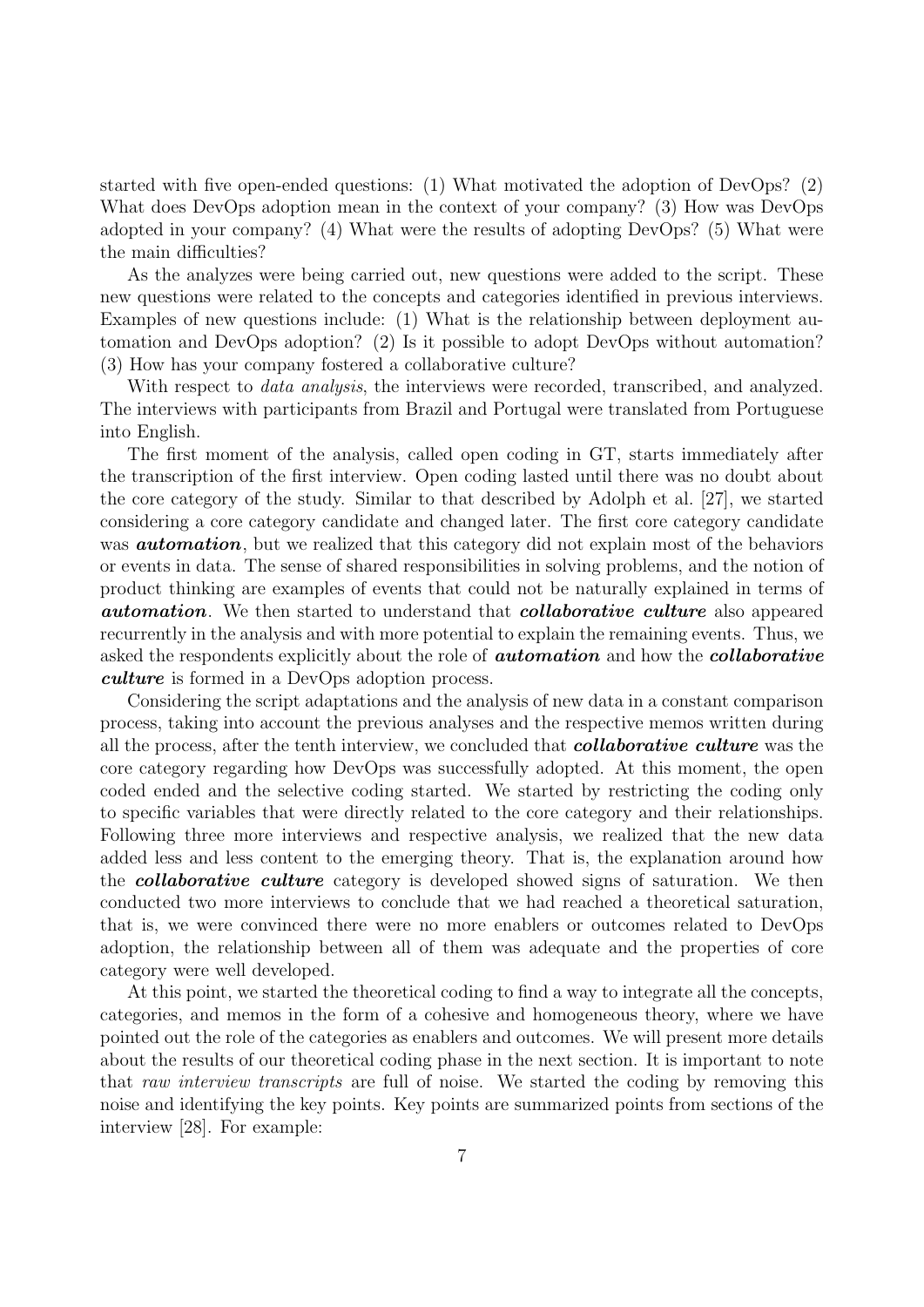

Figure 1: Coding: Building Categories

Raw data: "So, here we have adopted this type of strategy that is the infrastructure as code, consequently we have the versioning of our entire infrastructure in a common language, in such a way that any person, a developer, an architect, the operations guy, or even the manager, he can look at it and describe that the configuration of application x is y. So, it aggregates too much value for us exactly with more transparency"

Key point: "Infrastructure as code contributes to transparency because it enables the infrastructure versioning in a common language to all professionals"

We then assigned codes to the key point. A code is a phrase that summarizes the key point and one key point can lead to several codes [21].

Code: Infrastructure as code contributes to transparency

Code: Infrastructure as code provides a common language

In this example, the concept that emerged was "infrastructure as code". The expression corresponding to this concept comes directly from raw data, but this is not a rule. It is common for the concept to be an abstraction, without emerging from an expression present in raw data. At this moment, we already identified other concepts that contribute to transparency. We then wrote the following memo:

Memo: Similar to sharing on a regular basis and shared pipelines, the concept of infrastructure as code is an important transparency related one. These transparency related concepts have often been cited as means to achieve greater collaboration between teams.

The constant comparison method was repeated on the concepts to produce a third level of abstraction called categories. Infrastructure as code was grouped together with five other concepts into the sharing and transparency category. Figure 1 illustrates how that abstraction of concepts become a category.

#### 2.2. Focus Group

Focus group emerged as a research method in the social sciences in the 1950s and is currently widely used, for example, in sociological studies, market research, product planning, and system usability studies [29]. Morgan [30] defines focus group as a research technique that collects data through group interaction on a specific topic determined by the researcher.

According to F. Shull et al. [29], focus groups typically have between three and twelve participants, are designed to obtain personal perceptions of members of one or more groups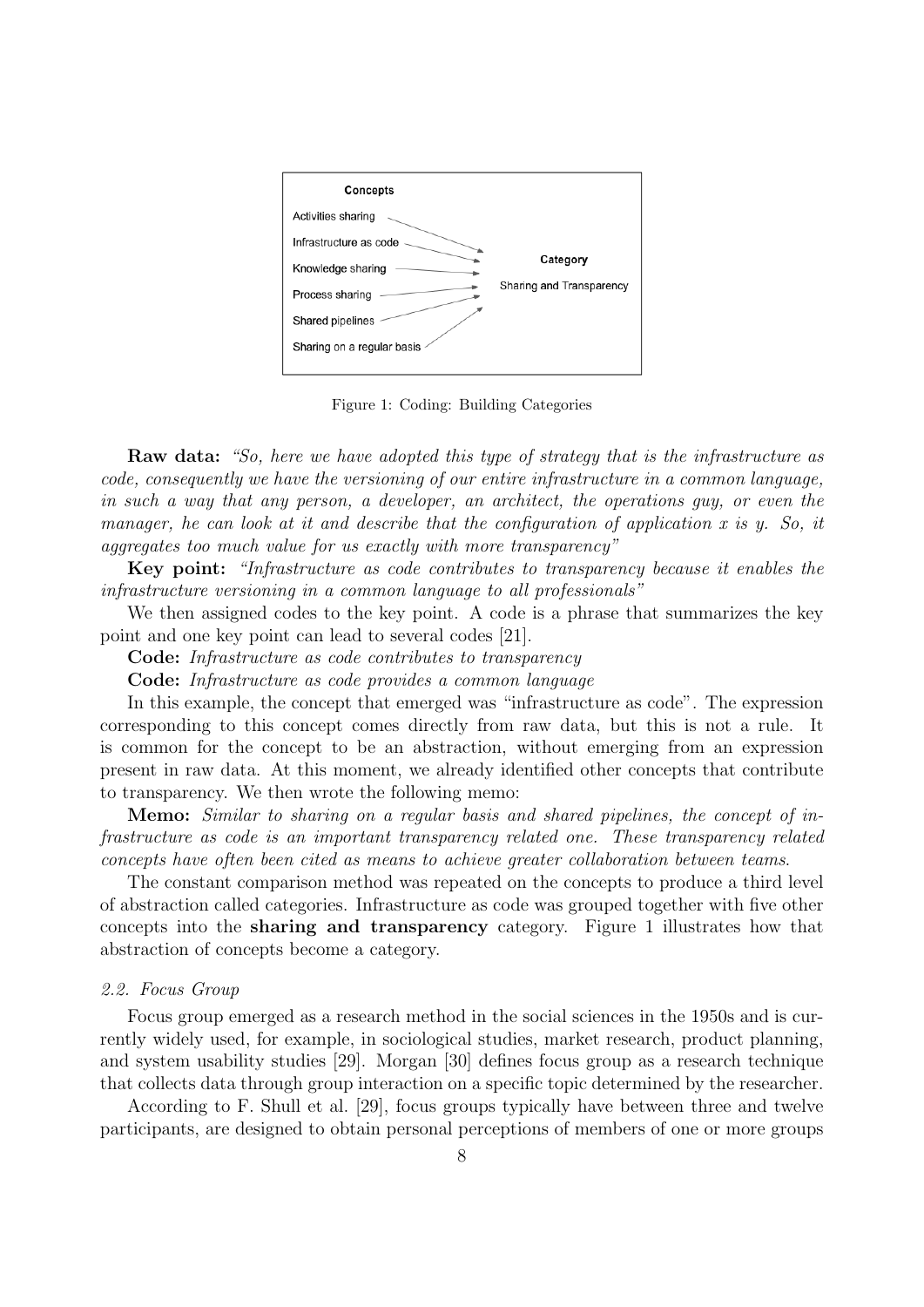involved in a defined area of research interest and have as benefits the production of candid, often insightful information, with a low cost and fast execution. These characteristics make the focus group an adequate alternative to the purposes of assessing our DevOps adoption model. According to the authors, the discussion is guided and facilitated by a researchermoderator who follows a predefined structure of questions.

We followed a structure similar to that performed by Lehtola et al. [31], consequently, the focus group was conducted as follows: (1) the researcher-moderator served as focus group facilitator providing participants with the discussion topics; (2) at the beginning of each topic' discussion, the questions were presented to participants who wrote their ideas and keywords in post-it notes and (3) after that, the notes were placed on a white board and served as a starting point for discussions on the respective topic in order to reach conclusions about the respective question.

#### 3. DevOps: Categories and Concepts

Here we detail our understanding of the core category of DevOps adoption (*collaborative* culture) and relate it to categories that either work as DevOps enablers or are expected outcomes of a DevOps adoption process. We have highlighted the concepts along with raw data quotes from the interviews.

#### 3.1. The Core Category: Collaborative Culture

The **collaborative culture** is the core category for DevOps adoption. A **collaborative** culture essentially aims to remove the silos between development and operations teams and activities. As a result, operations tasks—like deployment, infrastructure provisioning management, and monitoring— should be considered as regular, day-to-day, development activities. This leads to the first concept related to this core category: operations tasks should be performed by the development teams in a seamless way.

"A very important step was to bring the deployment into day-to-day development, no waiting anymore for a specific day of the week or month. We wanted to do deployment all the time. Even if in a first moment it were not in production, a staging environment was enough. [...] Of course, to carry out the deployment continuously, we had to provide all the necessary infrastructure at the same pace." (P14, IT Manager, Brazil)

Without DevOps, a common scenario is an accelerated software development without concerns about operations. At the end, when the development team has a minimum viable software product, it is sent to the operations team for publication. Knowing few things about the nature of the software and how it was produced, the operations team has to create and configure an environment and to publish the software. In this scenario, software delivery is typically delayed and conflicts between teams show up. When a **collaborative** culture is fomented, teams collaborate to perform the tasks from the first day of software development. With the constant exercise of provisioning, management, configuration and deployment practices, software delivery becomes more natural, reducing delays and, consequently, the conflicts between teams.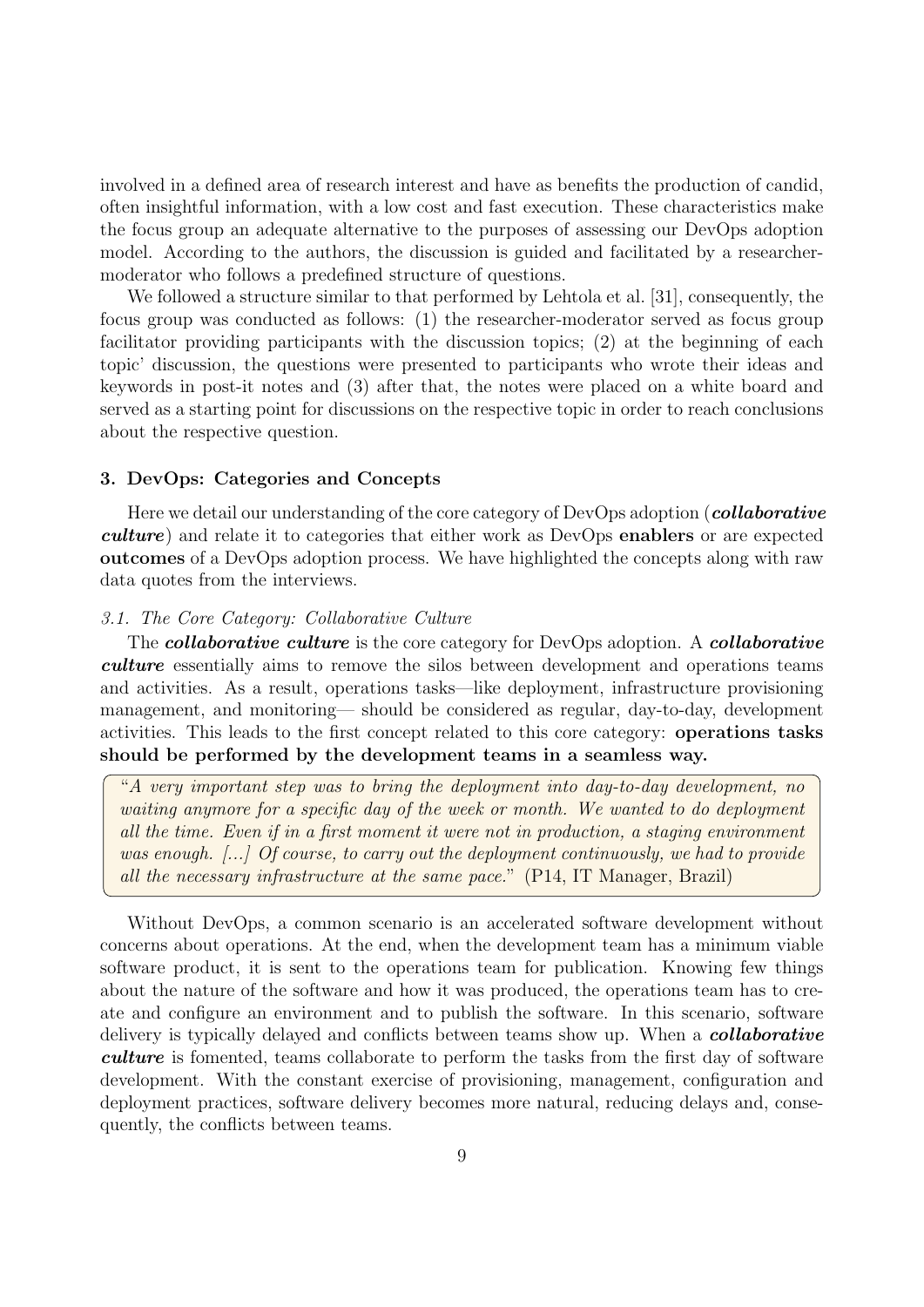"We work using an agile approach, planning 15-day sprints where we focused on producing software and producing new releases at a high frequency. However, at the time of delivering the software, complications started to appear. (...) Deliveries often delayed for weeks, which was not good neither for us nor for stakeholders." (P6, Developer, Portugal)

As a result of constructing a *collaborative culture*, the development team no longer needs to halt its work waiting for the creation of one application server, or for the execution of some database script, or for the publication of a new version of the software in a staging environment. Everyone needs to know the way this is done and, with the collaboration of the operations team, this can be performed in a regular basis. If any task can be performed by the development team and there is trust between the teams, this task is incorporated into the development process in a natural way, manifesting the second concept related to collaborative culture category: software development empowerment.

" It was not feasible to have so many developers generating artifacts and stopping their work to wait for another completely separate team to publish it. Or needing a test environment and having to wait for the operations team to provide it only when possible. These activities have to be available to quickly serve the development team. With Dev-Ops we supply the need for freedom and have more power to execute some tasks that are intrinsically linked to their work." (P5, Systems Engineer, Spain)

A *collaborative culture* requires product thinking, in substitution to operations or development thinking. The development team has to understand that the software is a product that does not end after "pushing" the code to a project's repository and the operations team has to understand that its processes do not start when an artifact is received for publication. Product thinking is the third concept related to our core category.

"We wanted to hire people who could have a product vision. People who could see the problem and think of the best solution to it, not only thinking of a software solution, but also the moment when that application will be published. We also brought together developers to reinforce that everyone has to think of the product and not only in their code or in their infrastructure" (P12, Cloud Engineer, United States)

There should be a **straightforward communication** between teams. Ticketing systems are cited as a typical and inappropriate means of communication between development and operations teams. Face-to-face communication is the best option, but considering that it is not always feasible, the continuous use of tools like *Slack* and *Hip Chat* was cited as more appropriate options.

"We also use this tool (Hip Chat) as a way to facilitate communication between development and operations teams. The pace of work there is very accelerated, and thus it is not feasible to have a bureaucratic communication. (...) This gave us a lot of freedom to the development activities, in case of any doubt, the operations staff is within the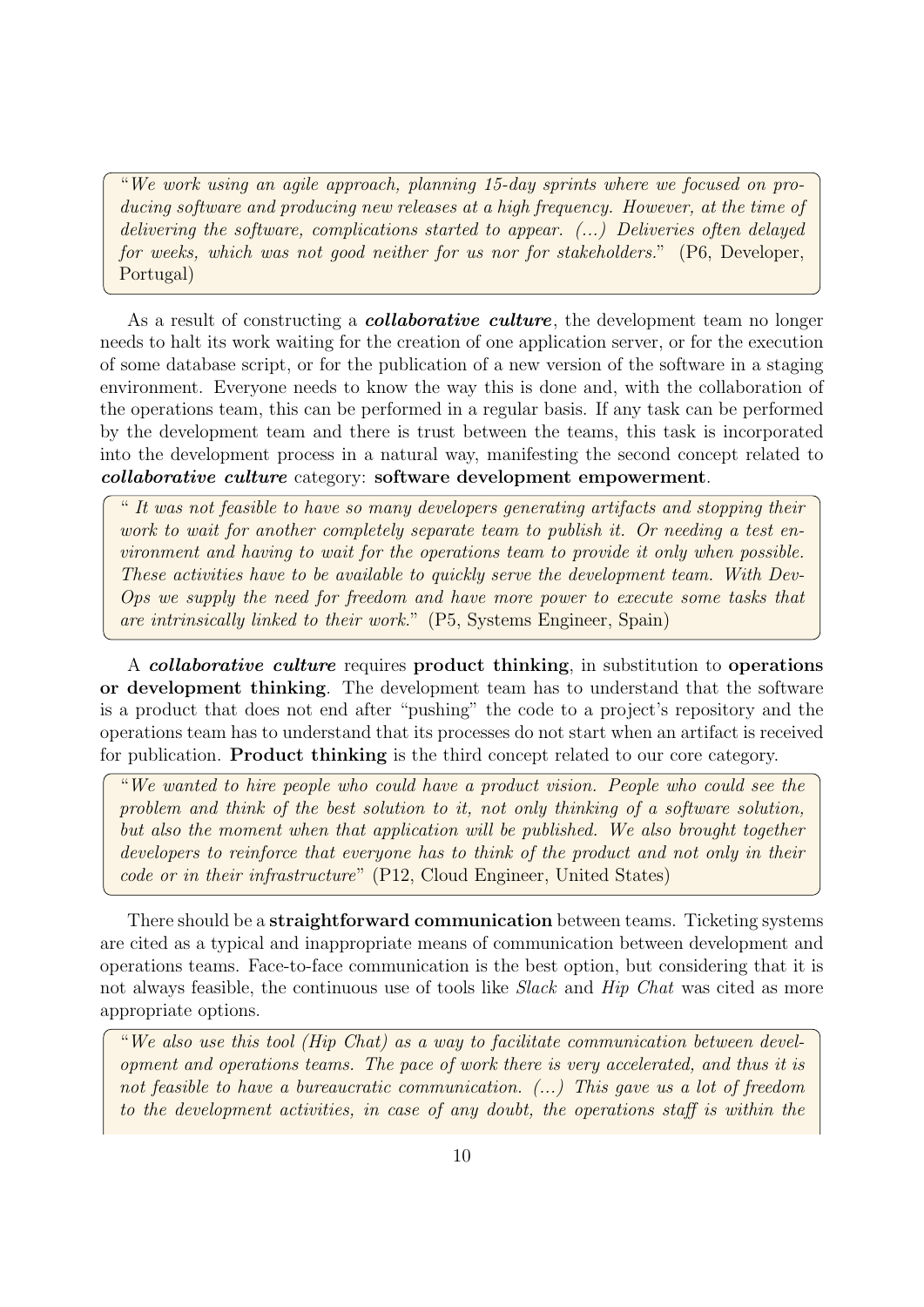reach of a message." (P5, Systems Engineer, Spain)

There is a *shared* responsibility to identify and fix the issues of a software when transitioning to production. The strategy of avoiding liability should be kept away. The development team must not say that a given issue is a problem in the infrastructure, then it is operations team' responsibility. Likewise, the operations team must not say that a failure was motivated by a problem in the application, then it is development team's responsibility. A blameless context must exist. The teams need to focus on solving problems, not on laying the blame on others and running away from the responsibility. The sense of shared responsibilities involves not only solving problems, but also any other responsibility inherent in the software product must be shared. Blameless and shared responsibilities are the remaining concepts of the core category.

"We realized that some people were afraid of making mistakes. Our culture was not strong enough to make everyone feel comfortable to innovate and experiment without fear of making mistakes. We made a great effort to spread this idea that no-one is to be blamed for any problem that may occur. We take every possible measure to avoid failures, but they will happen, and only without blaming others we will be able to solve a problem quickly." (P8, DevOps Engineer, Brazil)

At first glance, considering the creation and strengthening of the **collaborative culture** as the most important step towards DevOps adoption seems somewhat obvious, but the respondents cited some mistakes that they consider recurrent in not prioritizing this aspect in a DevOps adoption:

"In a DevOps adoption, there is a very strong cultural issue that the teams sometimes are not adapted to. Regarding that, one thing that bothers me a lot and that I see very often is people hitching DevOps exclusively by tooling or automation." (P9, IT Manager, Brazil)

Besides the core category (**collaborative culture**), we have identified three other sets of categories: the enablers of DevOps adoption, the consequences of adopting DevOps, and the categories that are both enablers and consequences.

## 3.2. Enabler Categories

Next we detail the categories that support the adoption of DevOps practices, including automation and sharing and transparency.

## 3.2.1. Automation

This category presents the higher number of related concepts. This occurs because manual proceedings are considered strong candidates to propitiate the formation of a silo, hindering the construction of a **collaborative culture**. If a task is manual, a single person or team will be responsible to execute it. Although **transparency** and **sharing** can be used to ensure collaboration even in manual tasks, with automation the points where silos may arise are minimized.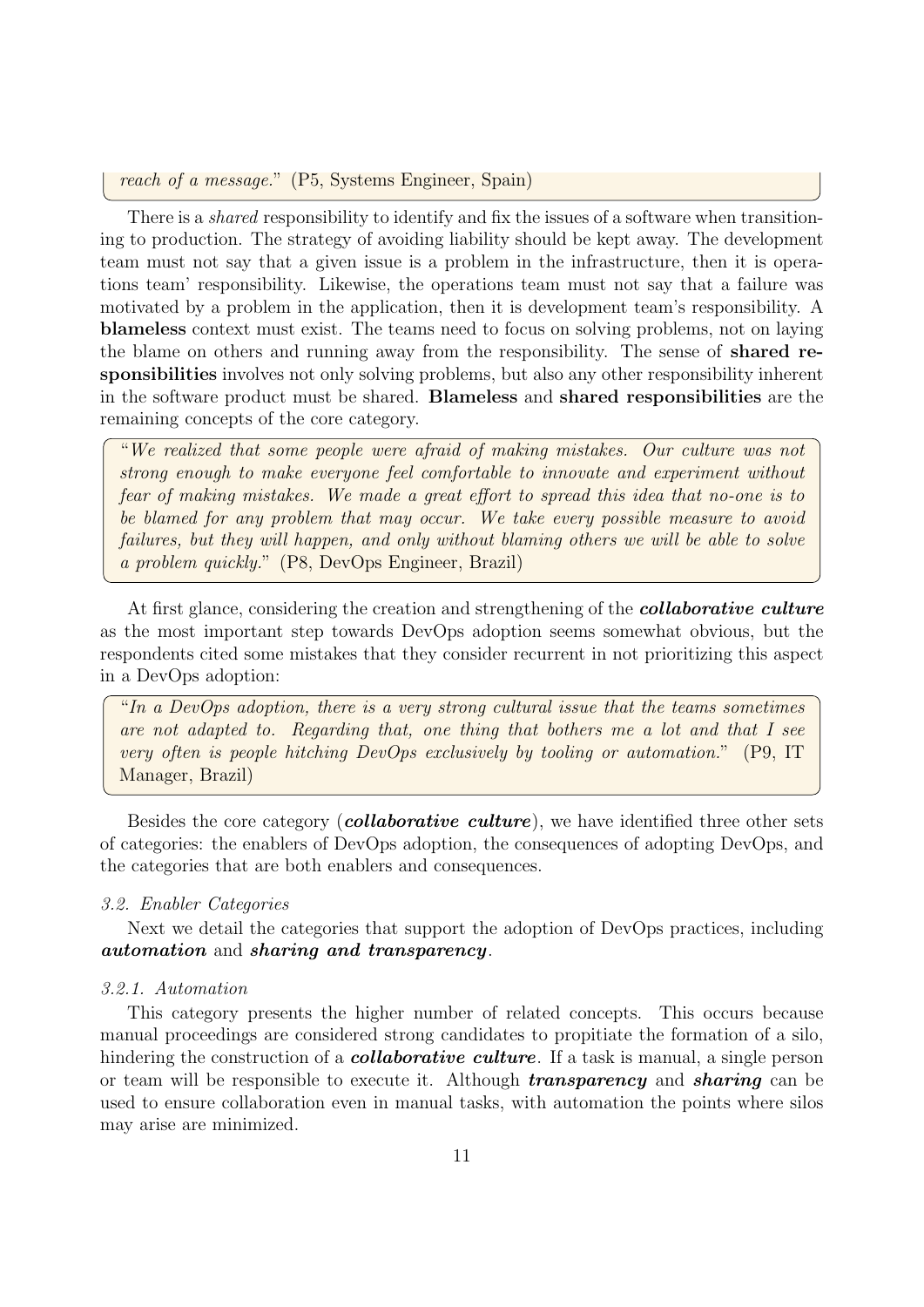"When a developer needed to build a new application, the previous workflow demanded him to create a ticket to the operations teams, which should then manually evaluate and solve the requested issue. This task could take a lot of time and there was no visibility between teams about what was going on  $(...)$ . Today, those silos do not exist anymore within the company, in particular because it is not necessary to execute all these tasks manually. Everything has been automated." (P12, Cloud Engineer, United States)

In addition to contributing to **transparency**, **automation** is also considered important to ensure reproducibility of tasks, reducing rework and risk of human failure. Consequently, **automation** increases the confidence between teams, which is an important aspect of the collaborative culture.

"Before we adopted DevOps, there was a lot of manual work. For example, if you needed to create a database schema, it was a manual process; if you needed to create a database server, it was a manual process; if you needed to create additional EC2 (Amazon Elastic Compute Cloud) instances, such a process was also manual. This manual work was time consuming and often caused errors and rework." (P1, DevOps Developer, Ireland)

The eight concepts regarding the **automation** category will be detailed next. In all interviews we extracted explanations about deployment automation (1), as part of Dev-Ops adoption. Software delivery is the clearest manifestation of value delivery in software development. In case of problems in deployment, the expectation of delivering value to business can quickly generate conflicts and manifest the existence of silos. In this sense, **automation** typically increases agility and reliability. Some other concepts of automation go exactly around deployment automation.

It is important to note that frequent and successfully deployments are not sufficient to generate value to business. Surely, the quality of the software is more relevant. Therefore, quality checks need to be automated as well, so they can be part of the deployment pipeline, as is the case of test automation (2). In addition, to automate application deployment, the environment where the application will run needs to be available. As a consequence, infrastructure provisioning automation (3) must be also considered in the process. Besides being available, the environment needs to be properly configured, including the amount of memory and CPU, availability of the correct libraries versions, and database structure. If the configuration of some of these concerns has not been automated, the deployment activity can go wrong. Therefore, the automation of infrastructure management (4) is another concept of the **automation** category.

"Our primary motivation for adopting DevOps was basically reducing rework. Almost every week we had to basically build new servers and start them manually, which was very time-consuming." (P4, Computing Technician, Brazil)

Modern software is built around services [32]. Microservices was commonly cited as one aspect of DevOps adoption. To Fowler and Lewis [33], in the microservice architectural style,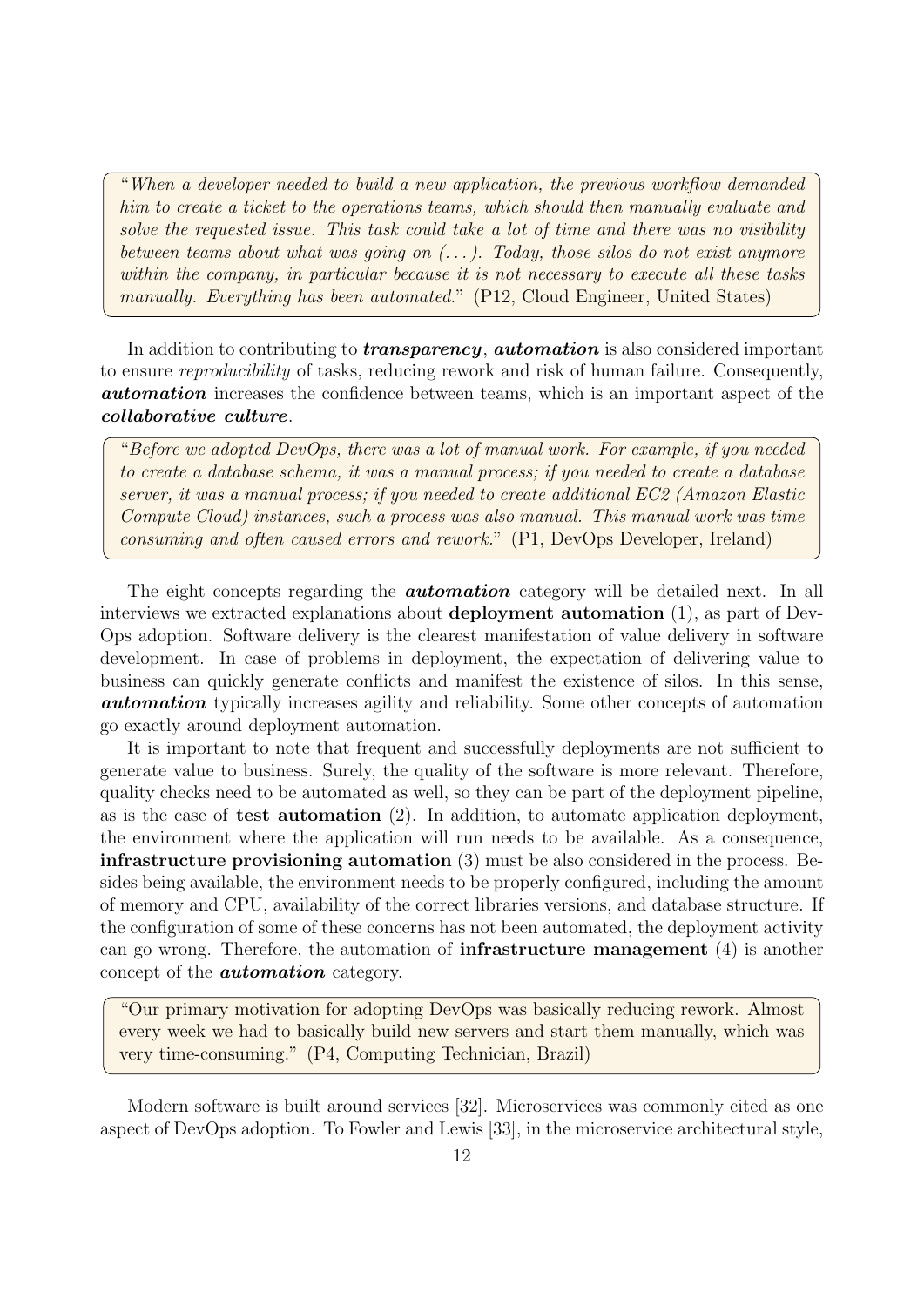services need to be independently deployable by fully automated deployment machinery. We call this part of microservices characteristics of autonomous services (5). Containerization (6) is also mentioned as a way to automate the provisioning of containers—the environment where these autonomous services will execute. Monitoring automation (7) and recovery automation (8) are the remaining concepts. The former refers to the ability to monitor the applications and infrastructure without human intervention. One classic example is the widespread use of tools for sending messages reporting alarms—through SMS, Slack/Hip Chat, or even cellphone calls—in case of incidents. The latter is related to the ability to either replace a component that is not working or rollback a failed deployment without human intervention.

#### 3.2.2. Transparency and Sharing

It represents the grouping of concepts whose essence is to help disseminate information and ideas among all. Training, tech talks, committees lectures, and round tables are examples of these events. Creating channels by using communication tools is another recurrent topic related to **sharing** along the processes of DevOps adoption. According to the content of what is shared, we have identified three main concepts: (1) knowledge sharing: the professionals interviewed mention a wide range of skills they need to acquire during the adoption of DevOps, citing structured sharing events to smooth the learning curve of both technical and cultural knowledge; (2) activities sharing: where the focus is on sharing how simple tasks can or should be performed (e.g., sharing how a bug has been solved). Communication tools, committees, and round tables are the common forum for sharing this type of content; and (3) process sharing: here, the focus is on sharing whole working processes (e.g., the working process used to provide a new application server). The content is more comprehensive than in sharing activities. Tech talks and lectures are the common forum for sharing processes.

"Nowadays . . . everyone knows what everyone else is working on. That's why we have some structured actions. For instance, if one person wants to share some content relevant to the rest of the team, she is completely free to book a room and carry out her own tech talk. . . . Considering this investment in removing silos, the guy knows that every procedure should be transparent and shared to anyone that is interested on that. This creates a positive cycle that increases the sense of collaboration and makes one to share more details about what she does. "(P7, Support Analyst, Brazil)

Sharing concepts contribute with the *collaborative culture*. For example, all team members gain best insight about the entire software production process, with a solid understanding of shared responsibilities. A shared vocabulary also emerged from **sharing** and this facilitates communication. The use of infrastructure as code was recurrently cited as a means for guaranteeing that everyone knows how the execution environment of an application is provided and managed. Next is an interview transcript which sums up this concept.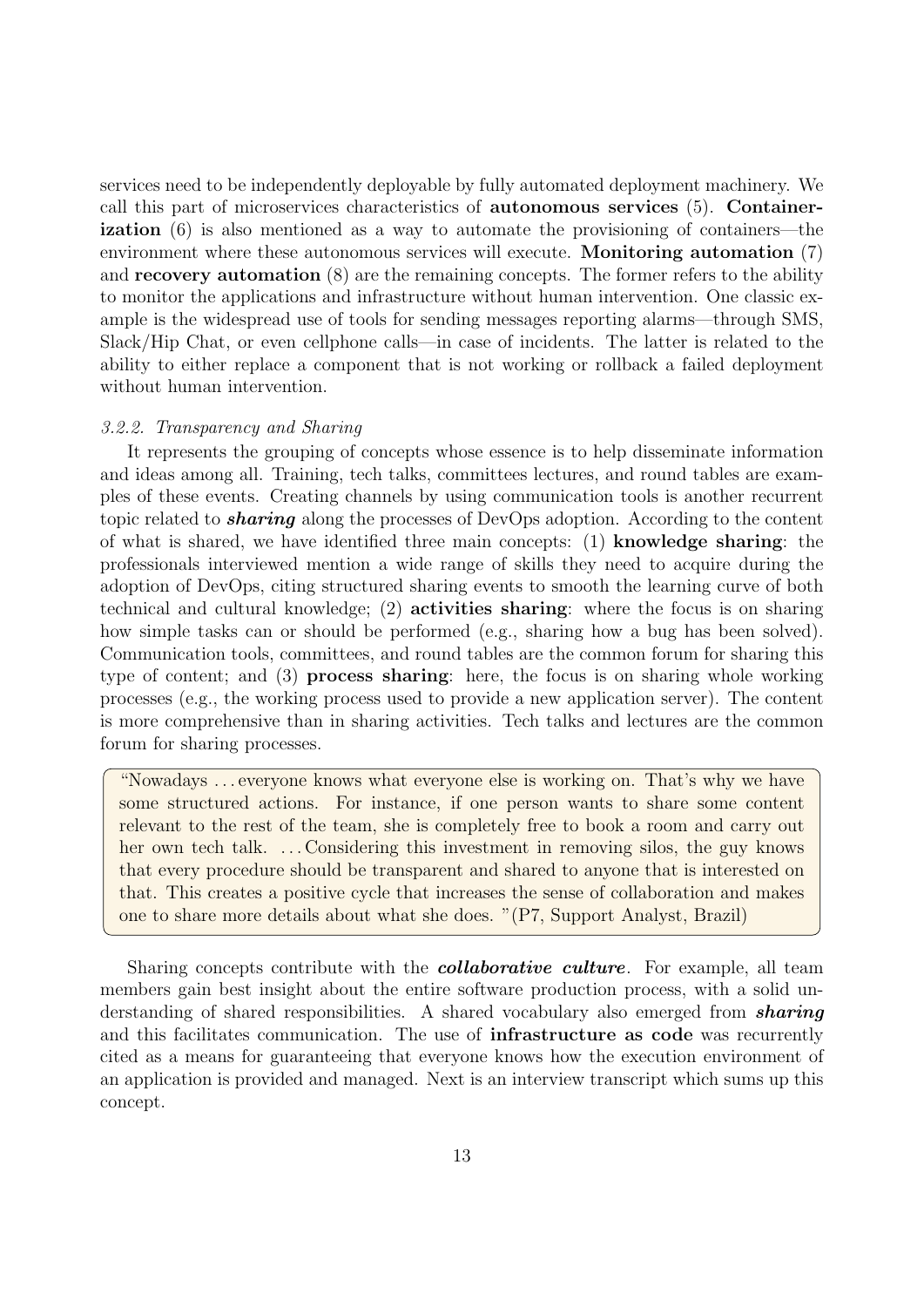"So, here we have adopted this type of strategy that is the infrastructure as code, consequently we have the versioning of our entire infrastructure in a common language, in such a way that any person, a developer, an architect, the operations guy, or even the manager, he can look at it and describe that the configuration of application x is  $y$ . So, it aggregates too much value for us exactly with more transparency." (P12, Cloud Engineer, United States)

Regarding *transparency and sharing*, we have also found the concept of **sharing** on a regular basis, which suggests that sharing should be embedded in the process of software development, in order to contribute effectively to transparency (e.g., daily meetings with Dev and Ops staff together was one practice cited to achieve this). As we will detail in the continuous integration concept of the **agility** category, a common way to integrate all tasks is a pipeline. Here, we have the concept of shared pipelines, which indicates that the code of pipelines must be accessible to everyone, in order to foment transparency.

"The code of how the infrastructure is made is open to developers and the sysadmins need to know some aspects of how the application code is built. The code of our pipelines is accessible to everyone in the company to know how activities are automated" (P13, Technology Manager, Brazil)

## 3.3. Categories related to the DevOps adoption outcomes

In this section we detail the categories that correspond to the expected consequences with the adoption of DevOps practices, including **agility** and **resilience**; as discussed as follows.

# 3.3.1. Agility

Agility is frequently discussed as a major outcome of DevOps adoption. With more collaboration between teams, continuous integration with the execution of multidisciplinary pipelines is possible, and it is an agile related concept frequently explored. These pipelines might contain infrastructure provisioning, automated regression testing, code analysis, automated deployment and any other task considered important to continuously execute.

"When we adopted DevOps, our gain in productivity was very large. So we went from a deploy per 15 days to 40 deploys a day. So . . . , we started to delivery more value to the company in small time frames." (P12, Cloud Engineer, United States)

These pipelines encourage two other agile concepts: continuous infrastructure provisioning and continuous deployment. The latter is one of the most recurrent concepts identified in the interview analysis. Before DevOps, deployment had been seen as a major event with high risk of downtime and failure involved. After DevOps, the sensation of risk in deployment decreases and this activity became more natural and frequent. Some practitioners claim to perform dozens of deployments daily.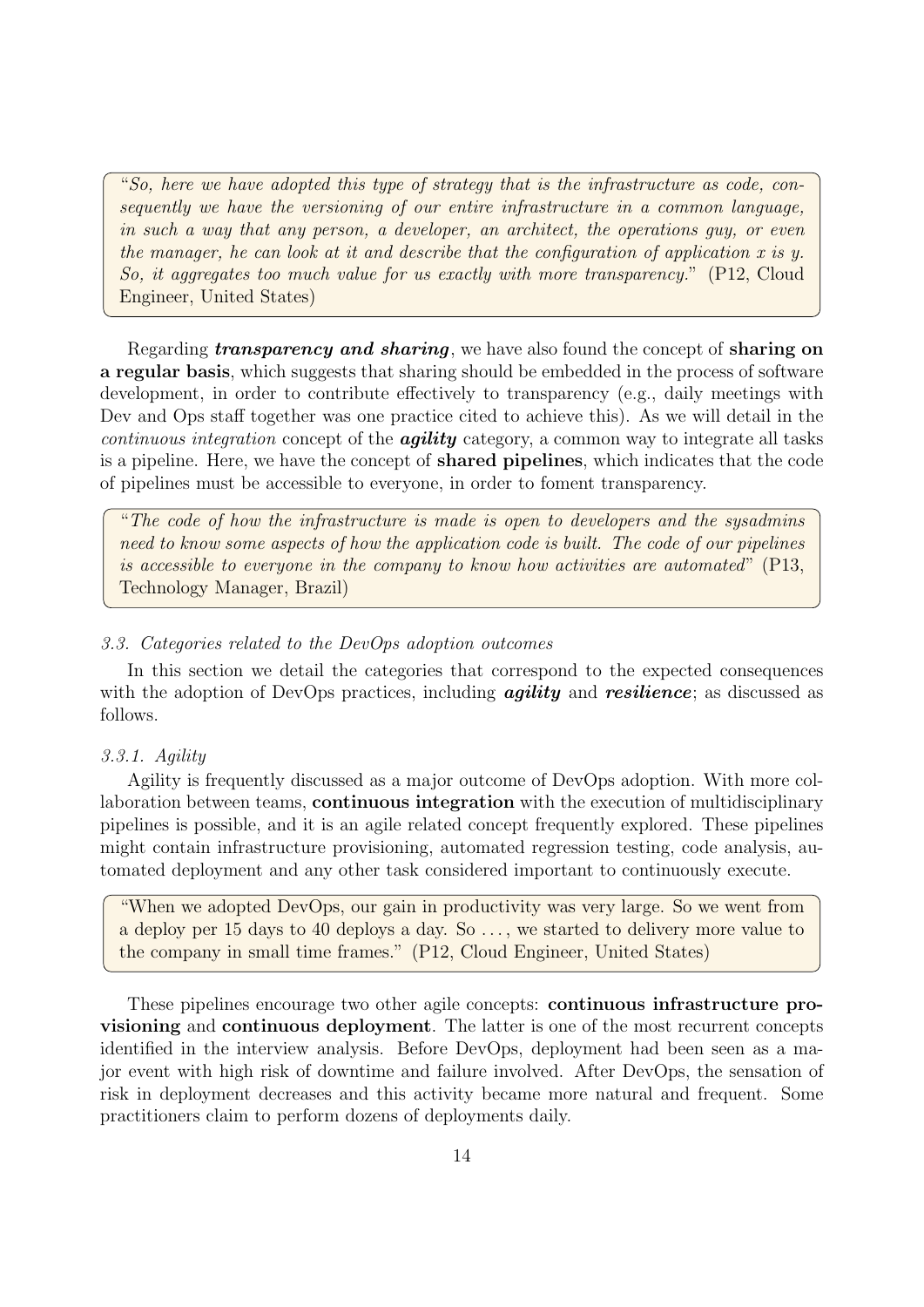## 3.3.2. Resilience

Also related to an expected outcome of adopting DevOps, **resilience** refers to the ability of applications to adapt quickly to adverse situations. The first related concept is auto scaling, i.e., allocating more or fewer resources to applications that increase or decrease on demand. Another concept related to the **resilience** category is **recovery automation**, that is the capability that applications and infrastructure have to recovery itself in case of failures. There are two typical cases of recovery automation: (1) in cases of instability in the execution environment of an application (a container, for example) an automatic restart of that environment will occur; and (2) in cases of new version deployment; if the new version does not work properly, the previous one must be restored. This auto restore of a previous version decrease the chances of downtimes due to errors in specific versions, which is the concept of zero down-time, the last one of the *resilience* category.

"When it was necessary to deploy some specific systems, there was often a downtime of a few minutes of the application. In the cases that the deployment did not succeed, the downtime was even greater (perhaps a couple of hours). But with the adoption of DevOps we were able to eliminate the downtime, particularly with the introduction of Kubernetes (https://kubernetes.io/)" (P1, DevOps Developer, Ireland)

#### 3.4. Categories that are both Enablers and Outcomes

Finally, we summarize the categories that are both enablers and outcomes, including continuous measurement and quality assurance. More details about these categories can be found in the original study [11].

Continuous Measurement. As an enabler, regularly performing the measurement and sharing activities contributes to avoiding existing silos and reinforces the **collaborative** culture, because it is considered a typical responsibility of the operations team. As an outcome, the continuously collection of metrics from applications and infrastructure was appointed as a necessary behavior of the teams after the adoption of DevOps. It occurs because the resultant agility increases the risk of something going wrong. The teams should be able to react quickly in case of problems, and the continuous measurement allows it to be proactive and resilient.

Quality Assurance. In the same way as continuous measurement, quality assurance is a category that can work both as enabler and as outcome. As enabler because increasing quality leads to more confidence between the teams, which in the end generates a virtuous cycle of collaboration. As outcome, the principle is that it is not feasible to create a scenario of continuous delivery of software with no control regarding the quality of the products and its production processes.

Another two concepts cited as part of quality assurance in DevOps adoption are the use of source code static analysis (4) to compute quality metrics in source code and the parity between environments (development, staging, and production) to reinforce transparency and collaboration during software development.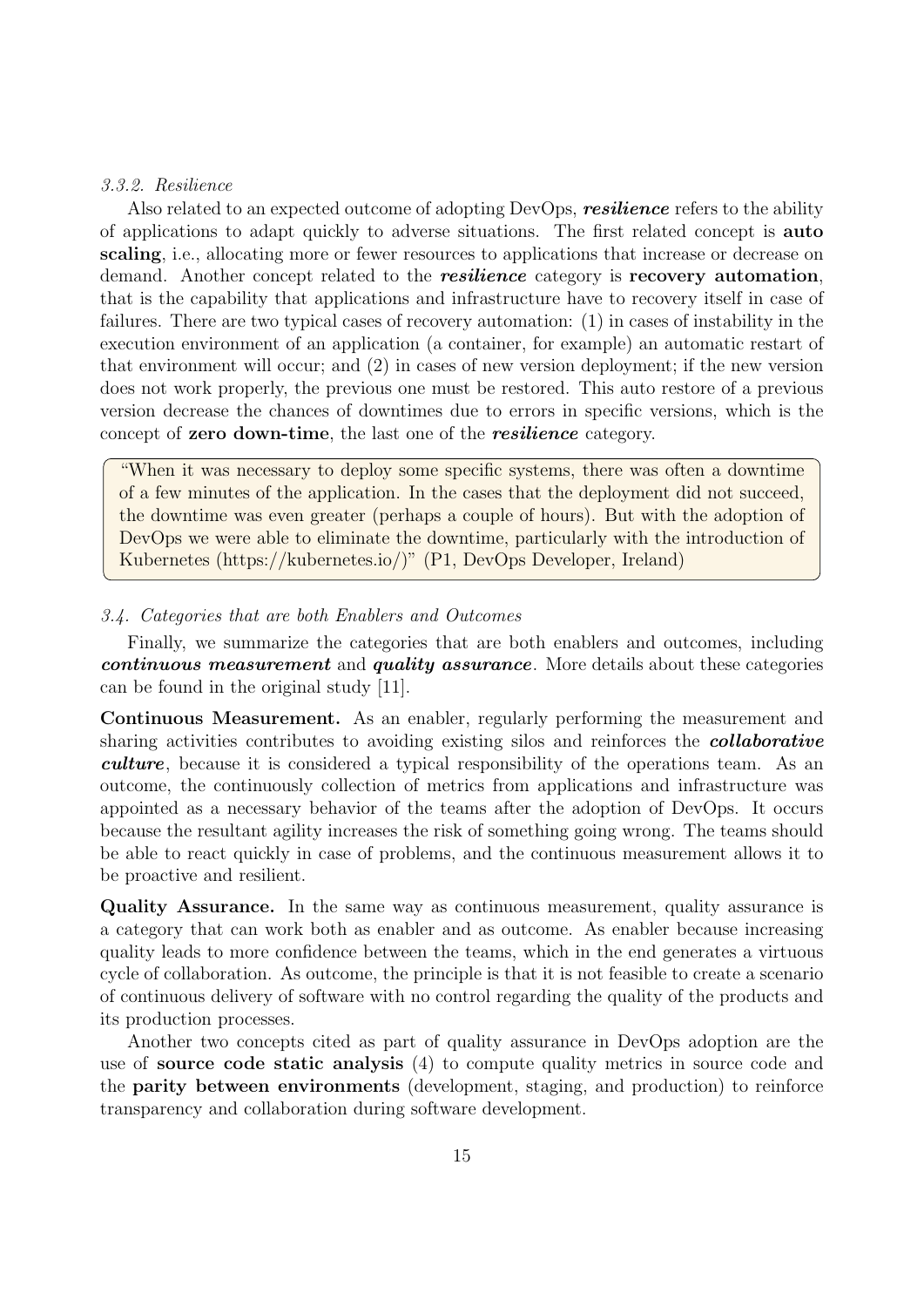# 4. A Theory on DevOps Adoption

The results of a grounded theory study, as the name of the method itself suggests, are grounded on the collected data, so the hypotheses emerge from data. A grounded theory should describe the key relationships between the categories that compose it, i.e., a set of inter-related hypotheses [21]. We present the categories of our grounded theory about DevOps adoption as a network of the two categories of enablers (*automation*, *sharing* and transparency) that are commonly used to develop the core category collaborative culture, as discussed in the previous section. Based on our understanding, implementing the enablers to develop the *collaborative culture* typically leads to concepts related to two categories of expected outcomes: **agility** and **resilience**. Moreover, there are two categories that can be considered both as enablers and as outcomes: *continuous measurement* and quality assurance. In this section, we describe the relationships between those categories, building a theory of DevOps adoption.

## 4.1. A General Path for DevOps Adoption

In Section 2 we presented the general questions of this research, including: How do practitioners characterize a successfully path for DevOps adoption? Here, we elaborated a response to this question, based on our grunded theory study. The main point that should be formulated is the construction of a *collaborative culture* between the software development and operations teams and related activities. According to our findings, the other categories, many of which are also present in other studies that have investigated DevOps, only make sense if the practices and concepts related to them either contribute to the level of a collaborative culture or lead to the expected consequences of a collaborative culture. This leads to a general hypothesis of our work, which is:

General Hypothesis: *DevOps brings several benefits related to Agility, Resilience,* and Software Quality Assurance. Nonetheless, to achieve this benefits, it is highly recommended to work towards a **collaborative culture**, removing silos and and implementing a more direct communication between the teams.

The quote bellow makes explicit the relevance of a **collaborative culture**—as well as the challenges to keep this culture-to achieve the benefits with DevOps adoption.

"Keeping (the collaborative) culture alive is still a challenge for us, and we consider it very important. Here in the company, for example, we have tech talks that are monthly conversations with the teams. The purpose of these Tech Talks is to share knowledge, technologies, and work procedures, by increasing the transparency about how everything works. We also have a DevOps culture Slack channel, where we discuss DevOps. The idea is not to let the culture die,  $\dots$ , because that is the essence of DevOps for us." (P12, Cloud Engineer, United States)

This hypothesis emerged from our understanding about the perceptions of the practitioners on the concepts that might positively influence the adoption of DevOps. We built this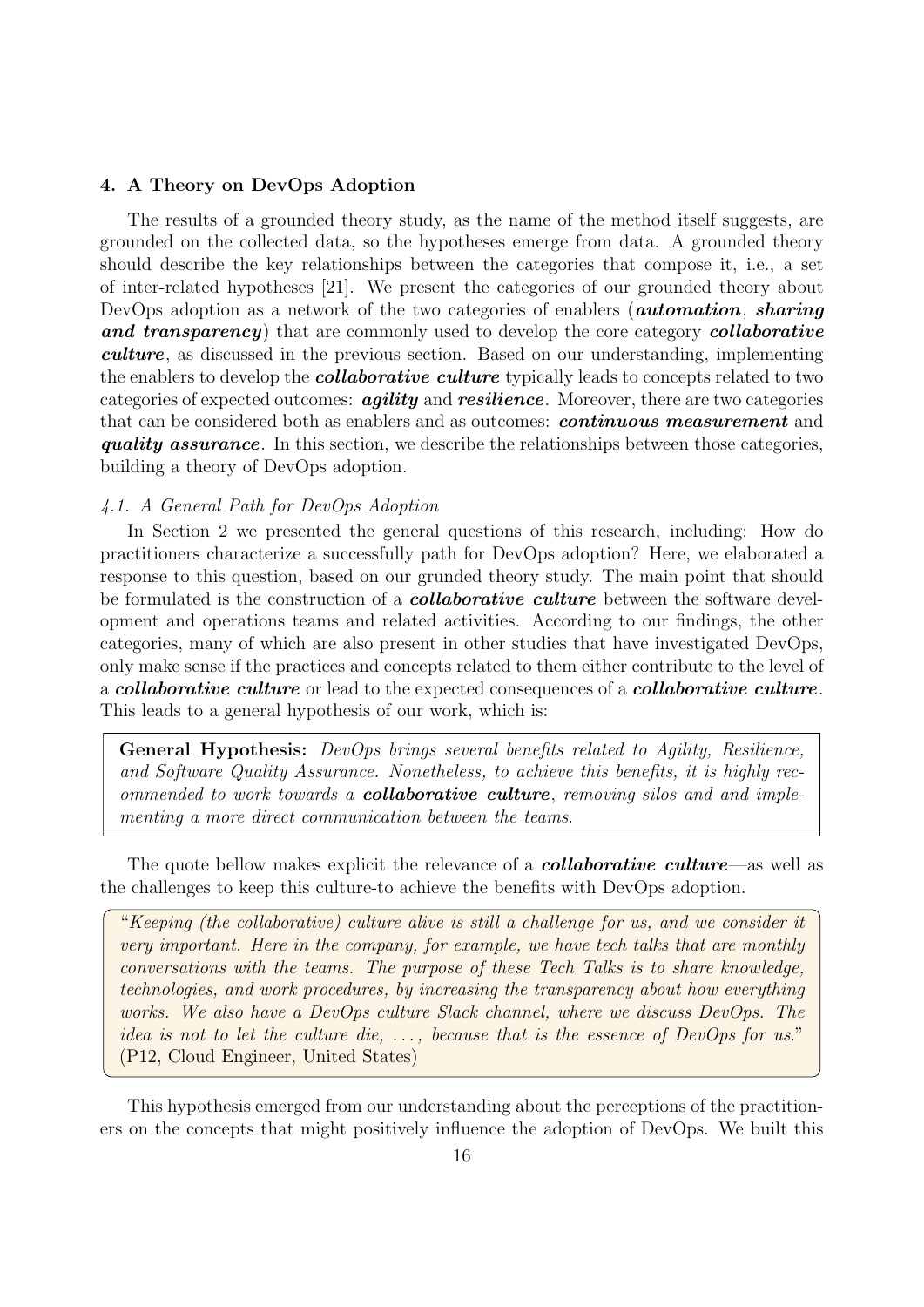understanding iteratively, through discussions considering the transcripts, memos, categories and their relationships. Surelly, during this process, different opinions emerged, though in the end the authors of this paper agreed with this general hypothesis. For intance, in certain moments of the research, we used to believe that DevOps would actually mean the *end of* the operations teams. After several rounds of discussion, we concluded that DevOps actually focus on a collaborative approach for executing development and operation tasks. This understanding induces four sub-hypothesis, as discussed in what follows.

Hypothesis 1: Certain categories related to DevOps adoption only make sense if used to increase the **collaborative culture** level. We call this set of categories of **enablers**.

Based on this hypothesis, the maturity of DevOps adoption does not advance in situations where only one team is responsible to understand, adapt, or evolve automation—even when such automation supports different activities like deployment, infrastructure provisioning and monitoring. The same holds for the other *enabling* categories. That is, in situations that transparency and sharing do not contribute to the collaborative culture, they do not contribute to DevOps adoption as a whole. This is clear when one of the participants of our study states that

"DevOps involves tooling, but DevOps is not tooling. That is, people often focus on using tools that are called 'DevOps tools', believing that this is what DevOps is. I always insist that DevOps is not tooling, DevOps involves the proper user of tools to improve software development procedures." (P2, DevOps Consultant, Brazil)

Hypothesis 2: Some other categories are not related to DevOps adoption for contributing to increase the **collaborative culture** level, but insted for emerging as an expected or necessary consequence of the adoption. These represent the set of **outcome** categories.

In a first moment, the simple fact that a team is more  $\alpha$  *agile* in delivering software, or more **resilient** in failure recovery, does not contribute directly to bringing operations teams closer to development teams. Nevertheless, a signal of a mature DevOps adoption is an increasing capacity for continuously delivering software (and thus being more **agile**) and for building *resilient* infrastructures.

Hypothesis 3: The categories Continuous Measurement and Quality Assurance are both related to DevOps enabling capacity and to expected DevOps outcomes.

Measurement is cited as a typical responsibility of the operations team. At the same time that sharing this responsibility reduces silos, it is also cited that measurement is a necessary consequence of DevOps adoption. Particularly because the continuous delivery of software requires more control, which is supplied by concepts related to the *continuous*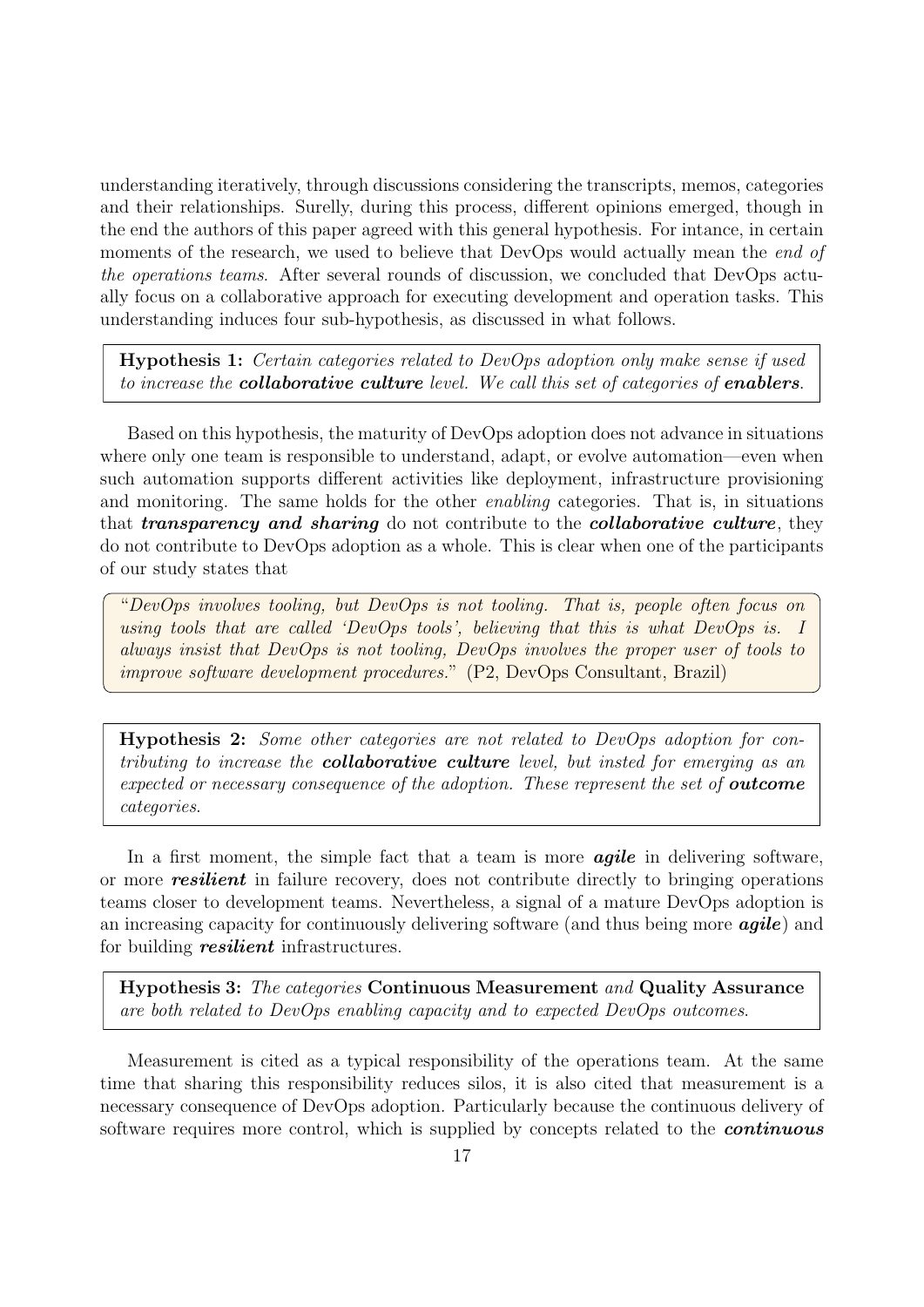measurement category. The same premise is valid to the quality assurance category. At first glance, *quality assurance* appears as one response to the context of agility in operations as a result of DevOps adoption. But, the efforts in quality assurance of software products increase the confidence between the development and operations teams, increasing the level of *collaborative culture*.

Altogether, DevOps enablers are the means commonly used to increase the level of the collaborative culture in a DevOps adoption process. We have identified five categories of DevOps enablers: Automation, Continuous Measurement, Quality Assurance, **Sharing, and Transparency.** Another finding of our study leads to our fourth hypothesis.

Hypothesis 4: There is no precedence between enablers in a DevOps adoption process.

We have realized that the adoption process might not have to prioritize any enabler, and a company that aims to implement DevOps should start with the enablers that seem more appropriate (in terms of its specificities). Accordingly, we did not find any evidence that an enabler is more efficient than another for creating a **collaborative culture**. **Automation** is the category that appears more frequently in our study, though several participants make clear that associating DevOps with automation is a misconception.

DevOps outcomes are the categories that does not primarily produce the expected effect of an enabler, typically concepts that are expected as consequences of an adoption of DevOps. We have identified four categories that can work as DevOps outcomes:  $\frac{agility}{}$ , continuous measurement, quality assurance, and software resilience. Note that, as mentioned before, *continuous measurement* and *quality assurance* are both enablers and outcomes.

That is, a well succeeded DevOps adoption typically increases the potential of **agility** of teams and enables continuous measurement, quality assurance and resilience of applications. However, in some situations, this potential is not completely used due to business decisions. For example, one respondent cited that, at a first moment, the company did not allow the continuous deployment (more potential of agility) of applications in production.

Considering the hypothesis we build from our understanding about a successfully path for DevOps adoption, we answer our first research question " $(RQ1)$  How do practitioners" characterize a successfully path for DevOps adoption?"

(RQ1) Answer: In order to successfully conduct an effort for DevOps adoption, practitioners suggest the focus on building a *collaborative culture* (this is the essence of DevOps), which should be achieved through Automation, Transparency and Knowledge Sharing, Continuous Measurement, and Quality Assurance. Without setting up collaborative culture as the main goal, the chances of failing to achieve the expected benefits of adopting DevOps (e.g., Agility and Resilience) increase.

# 4.2. Outline of the Theory on DevOps Adoption

We summarize our theory in this section using a set of recommendations about building and reporting theories in software engineering [13]. Accordingly, a theory should be described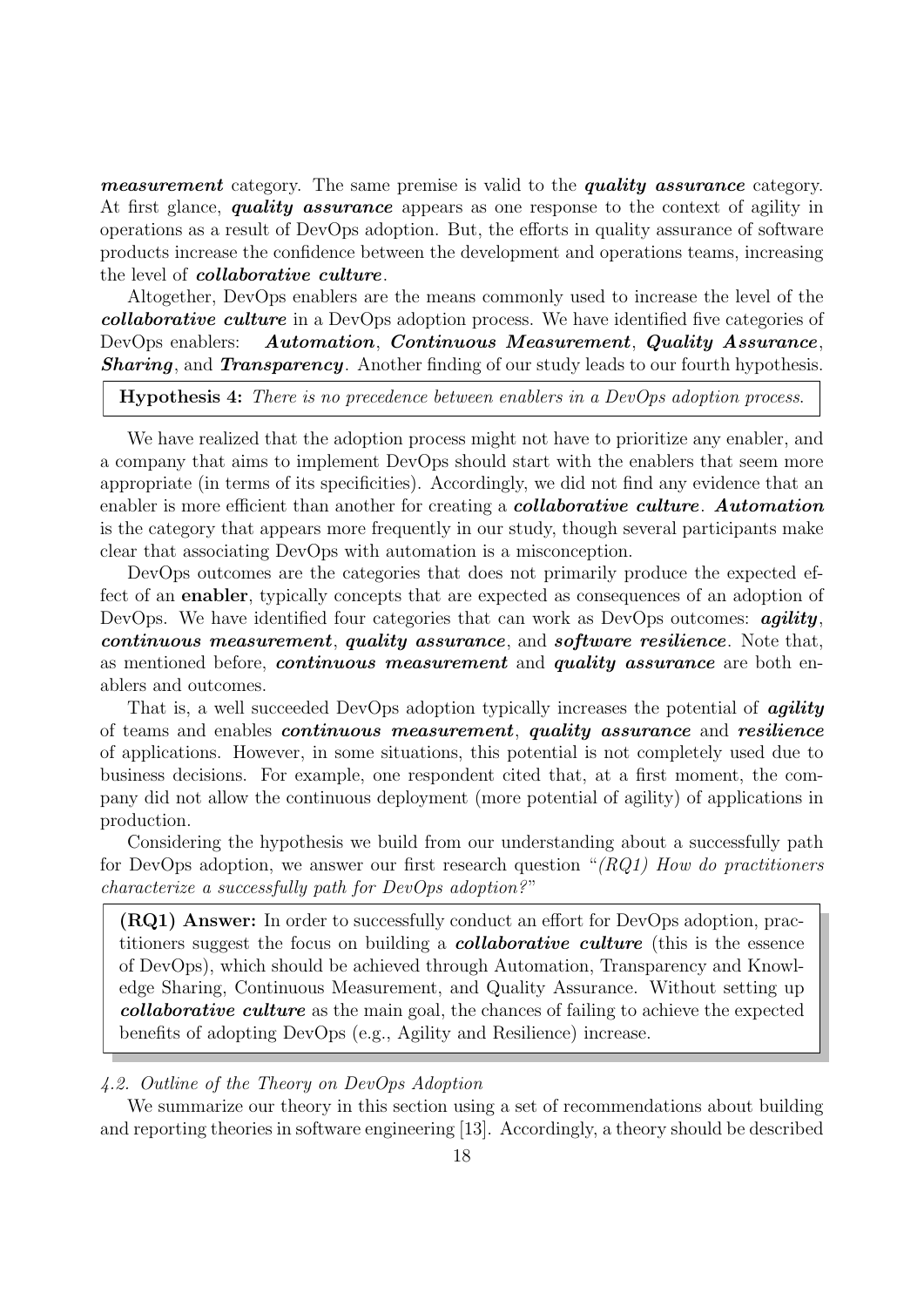in terms of constructs, propositions, explanation for the propositions, and scope of the theory.

The main construct of our theory is  $DevOps$  adoption, which means any effort for building a **collaborative culture** between the development and operations teams. DevOps adoption is supported by other constructs, including *automation* (deployment automation, infrastructure provision automation, test automation, and so on) and knowledge sharing (e.g., sharing procedures and making clear the task assignments of the teams). We augmented our hypothesis to identify a set of nine propositions, which we can explain by means of the categories, categories' relations, and transcription memos. For instance, the necessity of using tech talks, simplifying communication procedures, and employing tools like Slack and Hip Chat explains the relevance of knowledge sharing (P2). Similarly, we can explain proposition (P7) by considering our research transcriptions, like "DevOps reduces (or even eliminates) downtime". The scope of our theory relates to enterprise systems (in particular those based on a service-oriented architecture).

(P1) The use of automation enables DevOps

(P2) The use of practices and tools for sharing knowledge enables DevOps

(P3) The use of continuous measurement procedures enables DevOps

- (P4) The use of quality assurance methods enables DevOps
- $(P5)$  DevOps centered on *collaborative culture* increases the agility of the teams
- $(P6)$  DevOps centered on *collaborative culture* increases systems' resilience
- $(P7)$  DevOps centered on *collaborative culture* decrease systems' downtime
- $(P8)$  DevOps centered on *collaborative culture* supports continuous measurement
- $(P9)$  DevOps centered on *collaborative culture* supports SQA activities

Figure 2 represents the elements of our theory using the notation introduced in [13]. In this notation, a construct is either represented as a class (light grey boxes) or as an attribute of a class (white boxes within classes). Relationships model the propositions as arrows, and the direction of the arrow models a cause-effect relation. For instance, in Figure 2, the DevOps Collaborative Culture increases the agility of both development and operations teams (proposition (P5).

#### 5. A Model for DevOps Adoption

Based on H1-H4 hypothesis, we present a three step model that explains how to adopt DevOps according to our understanding. The model considers the following steps: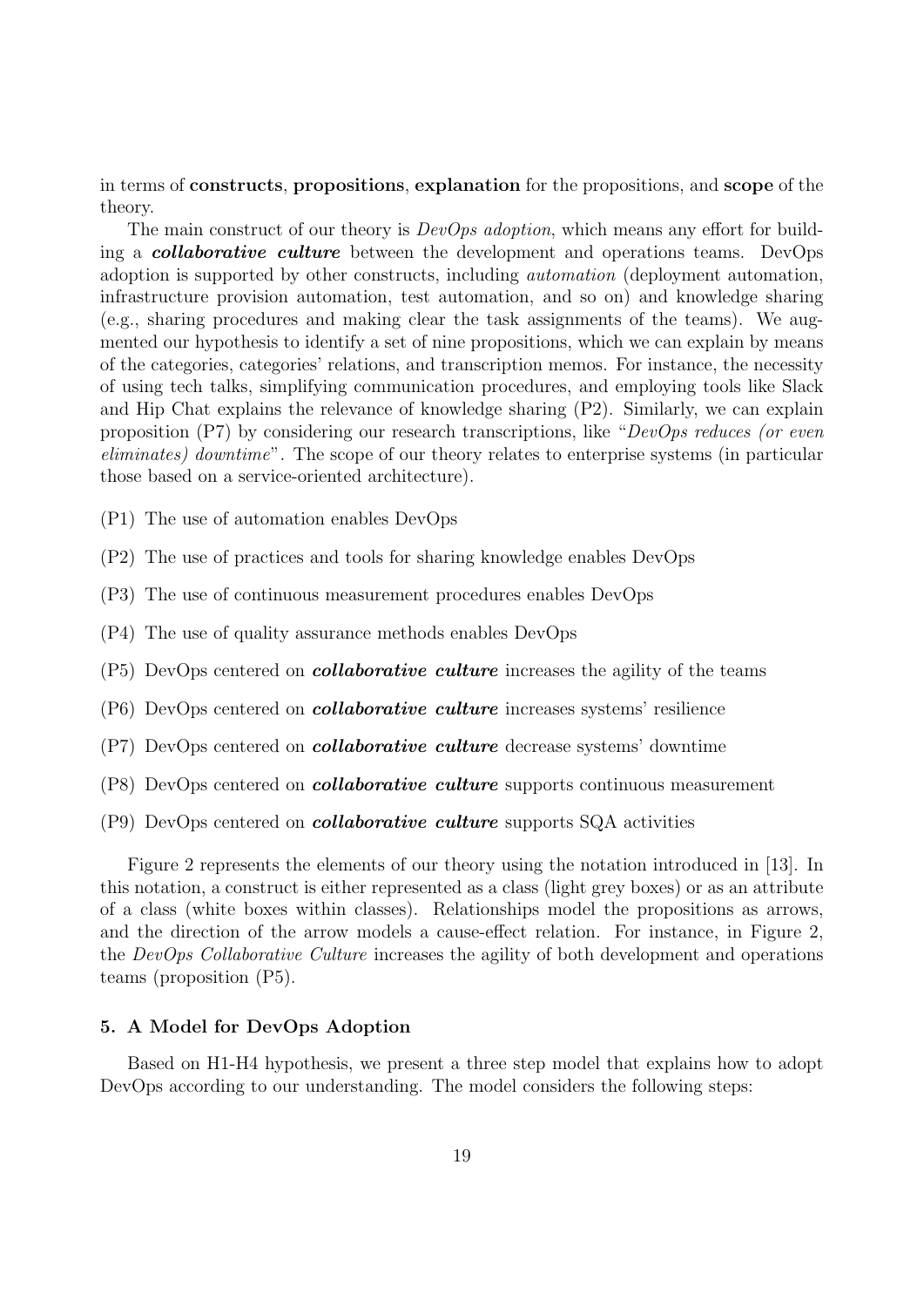

Figure 2: A Theory for DevOps Adoption

- 1. In the first step, a company should disseminate the relevance of building a collaborative culture between development and operations teams, as the main goal of a DevOps effort.
- 2. In the second step, a company should select and develop the most suitable enablers according to its context. The enablers are means commonly used to develop the collaborative culture and its concepts.
- 3. In the third step, a company should check the outcomes of the DevOps adoption in order to verify the alignment with industrial practices and to explore them according to the company's need.

Figure 3 illustrates the categories and the relationships according to the hypothesis. The proposed model is built upon the hypothesis and is one of possible applications of the theory. It was proposed assuming that following the patterns identified in companies that were well succeeded in DevOps adoption can be a good way to reduce the risks of failure during the process.

Our proposed model has been applied to guide the DevOps adoption at the Brazilian Federal Court of Accounts (TCU) where one of the authors of this study works as a software developer. In the next we present the details about the DevOps adoption at TCU and explain the applicability and relevance of our model in a practical scenario.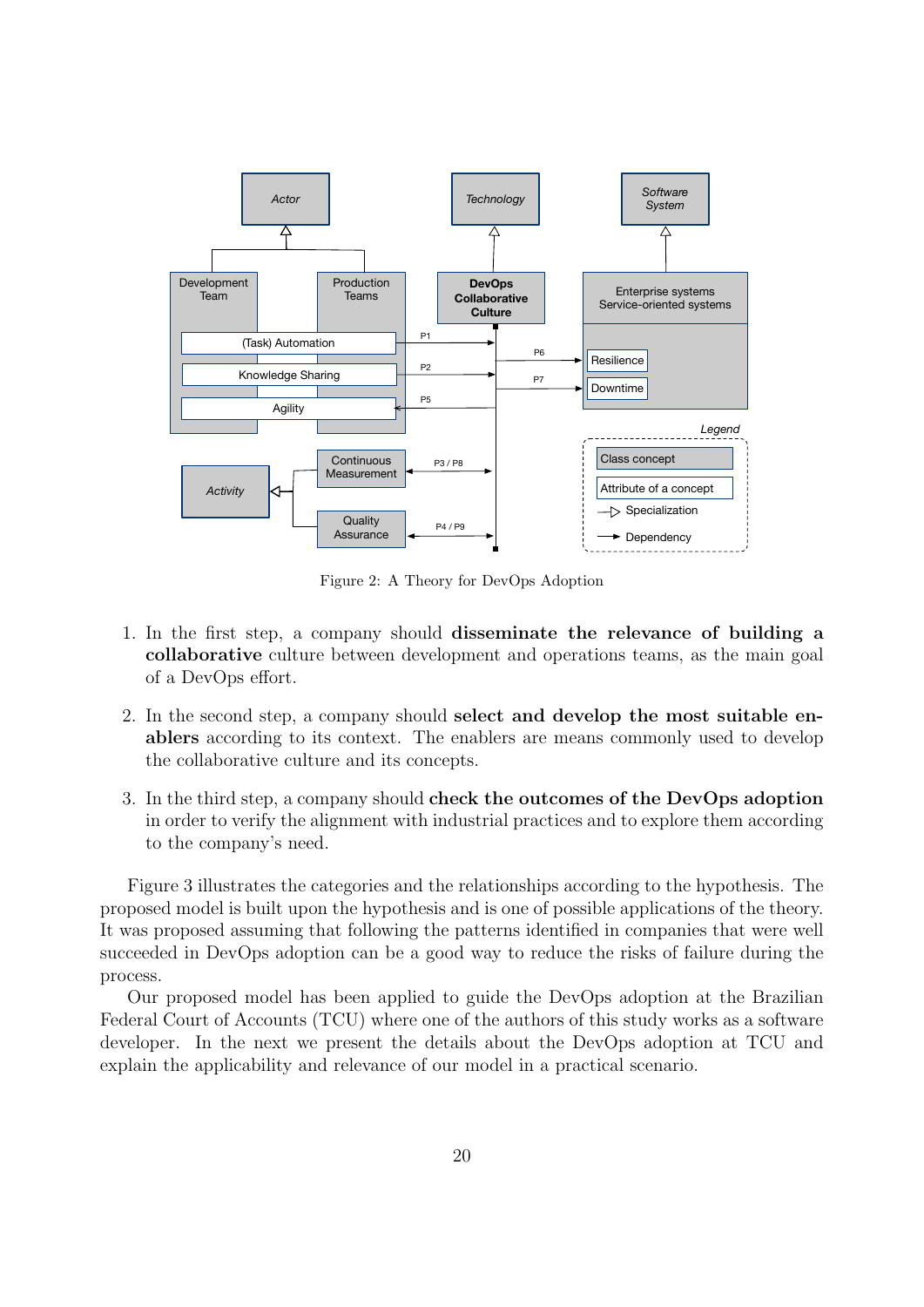

Figure 3: Categories and Relationships. Categories label with a \* means thant they are within both enabler and expected outcomes categories.

# 6. Application of the Model

In this section we detail a real experience on DevOps adoption where we could demonstrate the practical application of our DevOps adoption model. Initially, we explain the context of the institution where we applied our model; after that, we present our perceptions about the model application; and, finally, we present the results of a focus group containing the perception of four professionals from the institution about the adoption of DevOps as a whole, including their opinion about the applicability and utility of our model during the process.

## 6.1. Context

TCU is responsible for the accounting, financial, budget, performance, and property oversight of federal institutions and entities of the country. Currently, there are 2500 professionals working at TCU, of which approximately 300 work directly on either software development or operations. The source code repository at TCU hosts more than 200 software projects, totaling over 4 million lines of code.

For many years, the software development process at TCU was characterized by a strong call for standardization of procedures. This approach favored the specialization of activities, causing segregation of development and operations teams in a rigid silo structure. Work on this structure revolved around bureaucratic communication and well-defined service level agreements (SLAs). Communication between teams occurred basically through the use of a corporate service-desk tool. The SLAs mostly ensured deadlines for the operations team to perform the procedures that the development teams requested through the service-desk. The procedures include provisioning of infrastructure and database servers for development, testing, staging, and production environments, requesting access to server logs, and the most controversial of all activities: deployment of new versions of applications. The deployment involved a long chain of a week-long process, whose complex chaining of responsibilities often ran out of schedule, causing months of delays in software deliveries.

In addition to delay the software delivering, the silo structure caused a devastating blaming game between the teams. If there were delays in the delivery process, or errors in some functionality, the focus was not on solving the problem, but rather on pointing out which team was responsible for the problem.

When searching of solutions to mitigate these problems, and knowing the alleged benefits of the approach, TCU included the development of the DevOps approach among the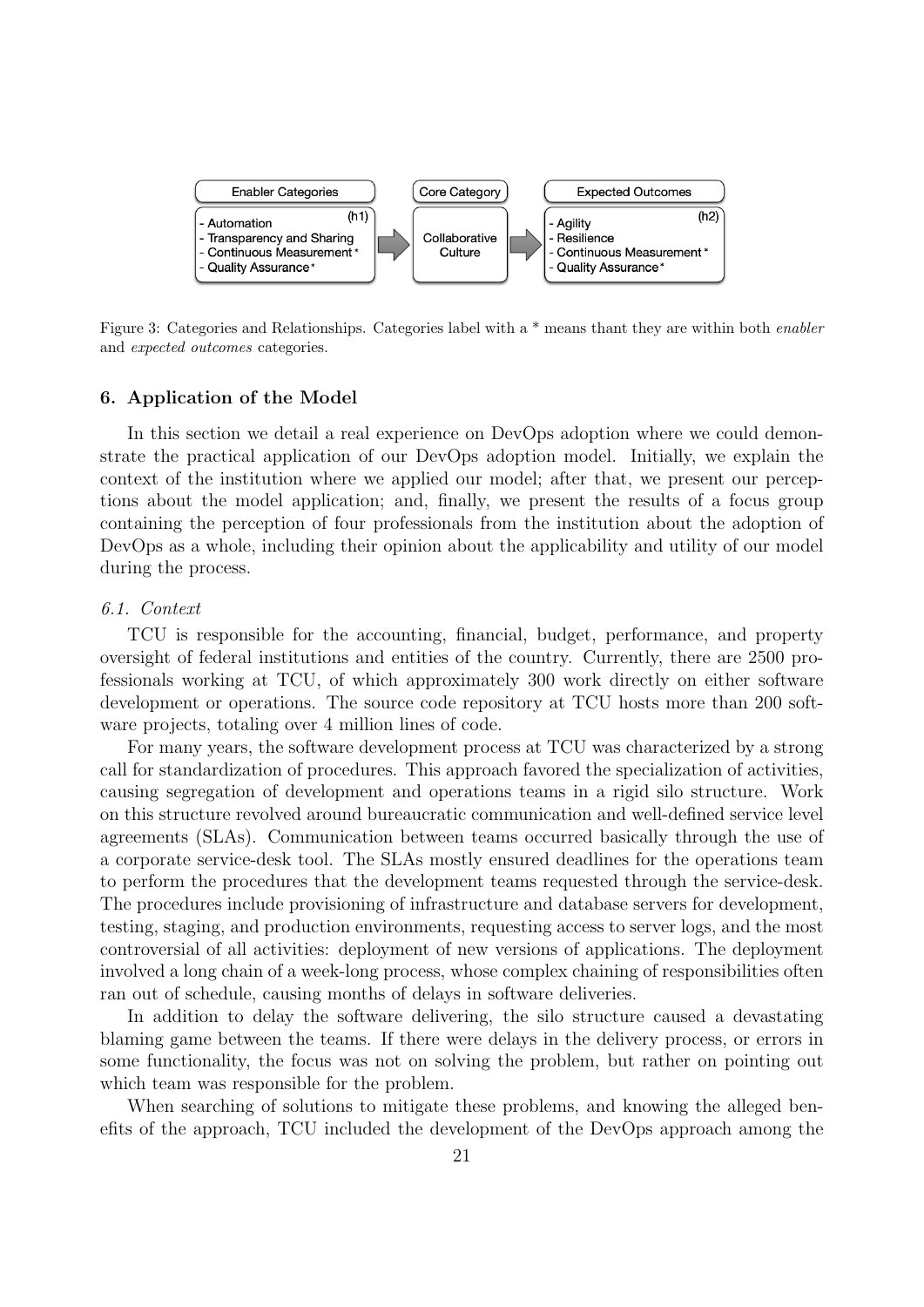objective of its IT area. The first attempt by the technical teams to reach the goal was to hire consulting firms whose proposed solutions invariably involved implanting specific DevOps tools. These DevOps tools were typically related to automate some aspect of the process and, naturally, the teams turned their attentions to establish clear and separated responsibilities to each aspect of the tools. Obviously, these DevOps tools only changed the points of conflict. In this context, our research was developed and, after that, we applied our model aiming to increase the DevOps level at TCU. In this section we described this experience.

# 6.2. Applying Our Model for DevOps Adoption

Before applying our model, TCU had been using automation for supporting deployment activities and focusing on the tooling dimension of DevOps. Considering this incomplete perspective, the conflicts between development and operations teams continued. That is, the mere advance in implanting "DevOps tools" simply changed the points of conflict, but they persisted. Here we present our perception about how our model has contributed to DevOps adoption at TCU.

# 6.2.1. Disseminating the Collaborative Culture

To start disseminating our model at TCU, we conducted a series of lectures to explain both the model itself and the way it was formulated. After knowing the model, the professionals began to understand that if TCU wants to succeed in DevOps adoption, tooling and automation would not be enough. We consider that the teams changed their focus to build a *collaborative culture*. This change was only possible due to two aspects: (1) the engagement and sponsorship of the IT managers and (2) the explanations about the process of constructing the model: although TCU is a governmental institution, its IT professionals recognize the importance of staying in line with industry practice to avoid an already before faced weight of dealing with completely legacy software.

Looking to the concepts within the *collaborative culture* category, the first practical action at TCU was to facilitate communication between teams. The use of tickets and SLAs were then abolished in most of the scenarios. In its turn, the concepts of software development empowerment and shared responsibilities have found some resistance from some professionals. The strategy to mitigate this cultural resistance involved the use of enablers (that will be further discussed) and awareness about: (1) fortifying the collaboration will bring benefits to all involved and especially to TCU and  $(2)$  following a model built upon well succeeded experiences is a low-risk strategy for TCU to explore the benefits of DevOps.

Finally, we consider that the efforts to disseminate and promote the **collaborative** culture are continuous, but the kick-off was given and it is possible to notice that the idea has been widely accepted and applied by most of the involved professionals.

#### 6.2.2. Applying the Enablers

Considering the enablers dimension of our model, TCU is currently applying **sharing** and transparency concepts. The role of internal tech talks and committees to disseminate that *collaborative culture* and related concepts is being reinforced. When a new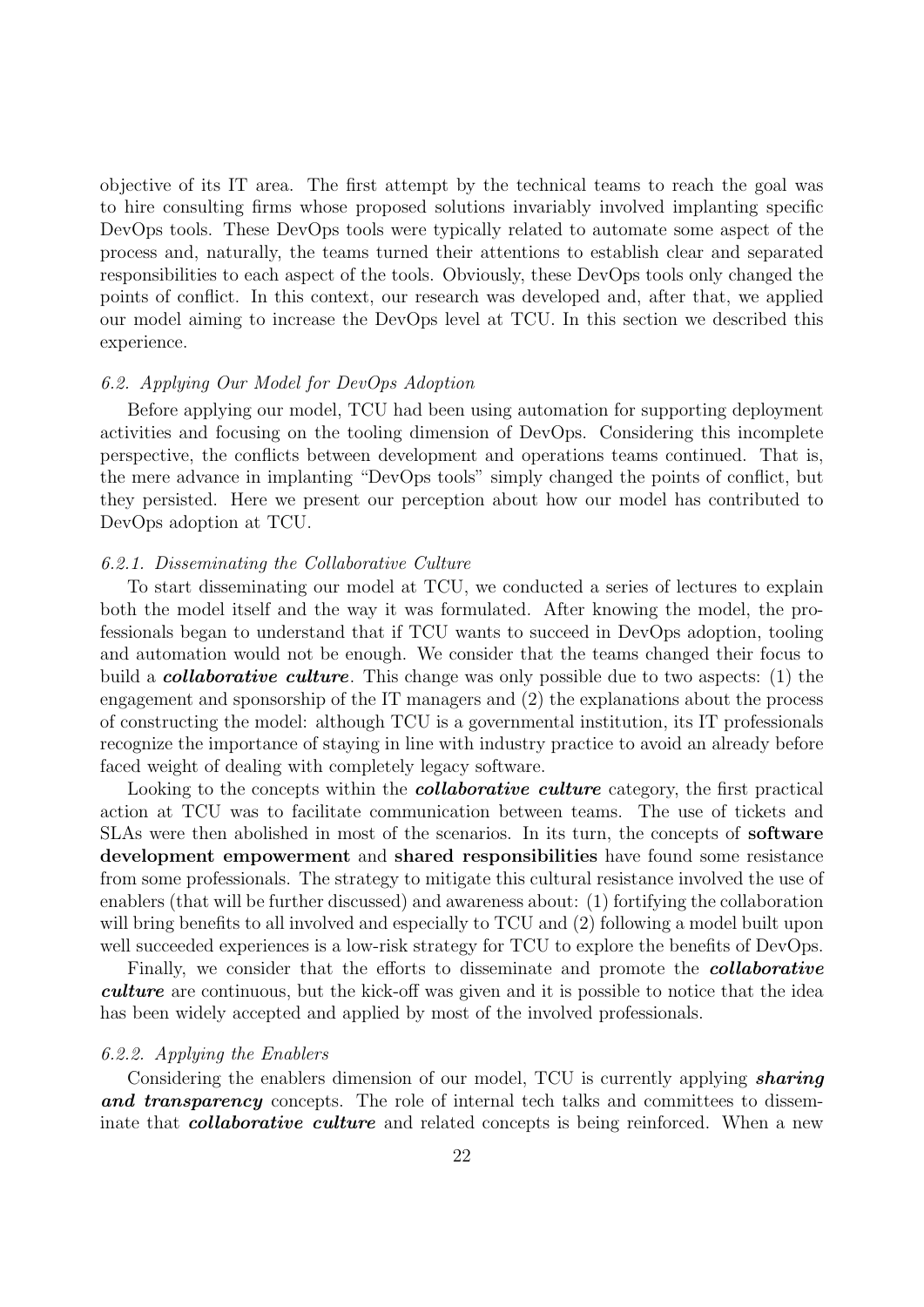infrastructure had to be provided and configured, the current guideline is that these activities should be conducted in "pairs" involving members of development and infrastructure teams. All application related tasks must be executed in a collaborative way. Naturally, the professionals noticed that automation would facilitate the operation of that collaboration. For this reason, the infrastructure provisioning and management was automated.

TCU also uses continuous measurement and quality assurance concepts as enablers of its DevOps adoption. The applications started to be continuously tested and measured. The tests were automated and included in the pipelines. Verification of test coverage and quality code also became part of the pipeline. This increased the confidence between teams. More confidence leads to a more robust *collaborative culture*, and a more robust *collaborative culture* enables the company to explore the benefits of DevOps as will be seen below when checking the outputs.

It is important to note that, before DevOps, deployment activities were historically a controversial point at the TCU. Several conflicts occurred over time. Rigid procedures were created to try to avoid problems. However, these "rigid procedures" often led to periods of months without any software delivery. As our model advocates that there is no precedence between enablers, the specific characteristics of the company are a good starting point to select the most relevant enablers to explore. The TCU teams started by the deployment, applying automation and quality checking in the process. With the automated execution of tests and static source code analyzer, the development team demonstrated to the operations team that the products had quality, increasing confidence between them and reducing the necessity of rigid procedures to put some software in production. To automate the deployment in a collaborative way, the teams jointly developed an infrastructure as code strategy to put the details about deployment in the application source code repository itself, increasing the transparency. Little by little the deployment of applications has ceased to be a ceremonial event to become a day-to-day activity.

# 6.2.3. Checking the Outcomes

Initially, we highlight that a more robust *collaborative culture* enabled TCU to explore a scenario of continuous deployment of some applications. The newer applications have pipelines that publish every commit in production. This continuous delivery is only possible in applications whose pipelines contain several quality checks, mitigating the risk of something going wrong. Additionally, automated monitoring is required for these applications. Some applications have a history of dozen of deployments in a single day, contrasting with one deployment per week in the best case, or more than a month without publishing in the worst.

Currently, among the TCU's 131 enterprise systems, 15 are developed in a DevOps way. To illustrate the benefits of DevOps in terms of continuous delivery, at Table 4 we present some numbers related to deployments in production of the most significant systems. Considering the e-TCE system, after the DevOps adoption, it was possible to make 29 deployments on a single day. Before the DevOps adoption, and due to the rigid policies of the operations team, the deployments were schedule to occur once a week. Now, for these specific systems, it is possible to deploy at any moment and the typical downtime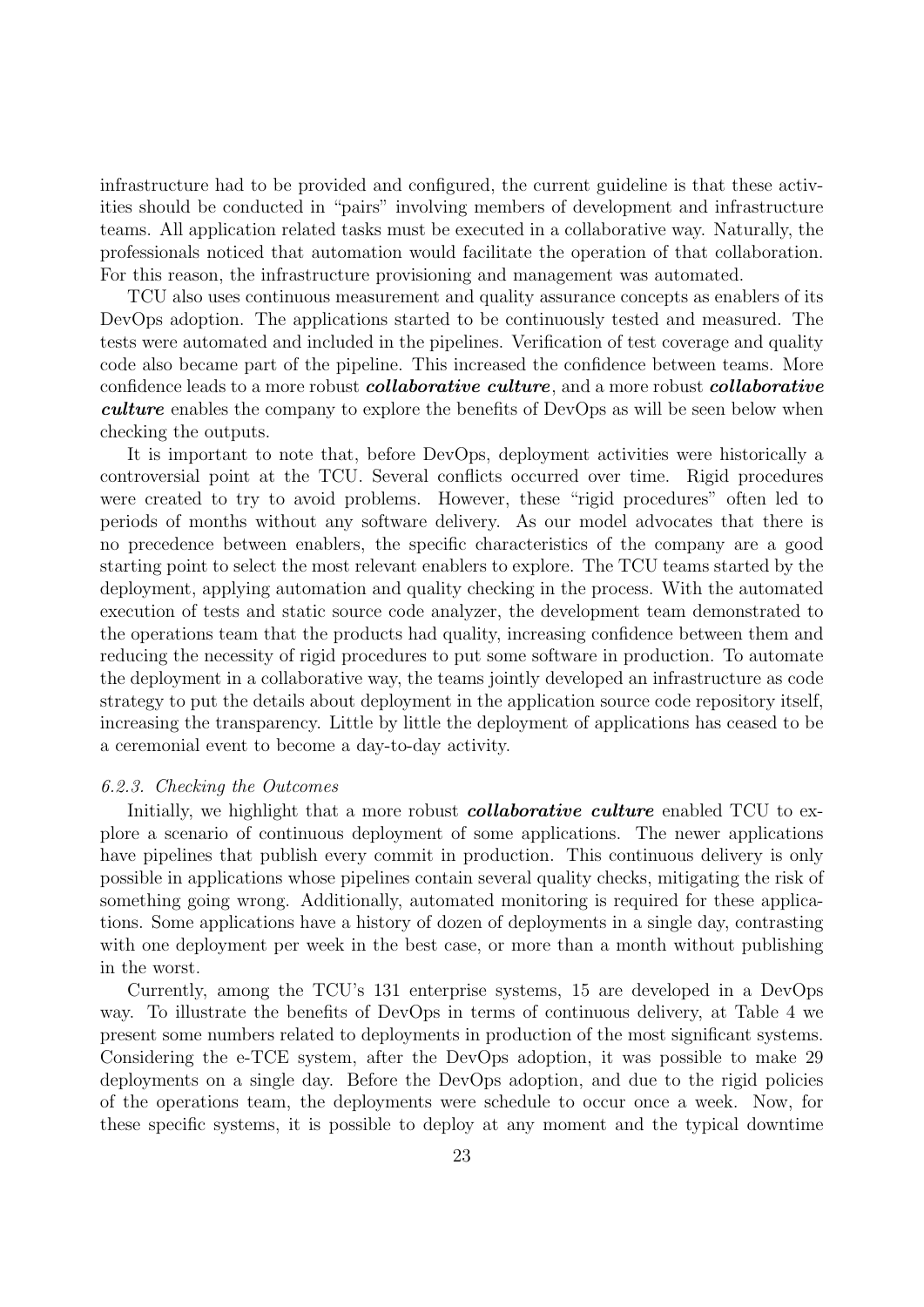of the old enterprise system (around 15 minutes) was almost completely eliminated for the new systems using Kubernetes. That is, making the deployment activities more agile and reducing the downtime of the applications are the current main outcomes of introducing DevOps at TCU.

| <b>System Name</b>                    | <b>MDDS</b> | <b>MWDS</b> |
|---------------------------------------|-------------|-------------|
| Autenticidade de Documentos (26 KLOC) | -18         | 37          |
| Cobrança Executiva (33 KLOC)          | 12          | 33          |
| Conecta TCU (39 KLOC)                 | 42          | 51          |
| e-Cautelares (47 $\rm KLOC)$          | 9           | 12          |
| e-TCE $(261$ KLOC $)$                 | 29          | 68          |
| e-TCU Gestores (98 KLOC)              | 18          | 64          |
| Mapa de Exposição a Fraude (7 KLOC)   | 9           | 39          |
| Ministro (48 KLOC)                    | 17          | 51          |
| Sigma(55 KLOC)                        | 12          |             |

Table 4: Deployments of TCU' Enterprise Systems. MDDS means the maximum number of deployments in a day. MWDS means the maximum number of deployments in a week

To reduce even more the risks related to continuously delivery software in production, and taking advantage of greater collaboration between its development and operations teams, the TCU started to explore the potential of DevOps tools, like recovery automation, zero down-time, and auto scaling.

In our evaluation, the TCU' change of focus from tooling to collaboration was decisive to increase the confidence between teams, reduce the blame game and, consequently, to enable the company to sustainably exploit the benefits of adopting DevOps. In addition, our model has served as a roadmap that allows the teams to focus on the **collaborative culture**. So, the outcomes already present in TCU' DevOps Adoption are compatible with those foreseen in the third step of our model.

## 6.2.4. General Considerations

Since the TCU is a government institution, some advances in DevOps adoption still comes up against regulatory issues. For example, there are internal regulations that establish that only the operations sector is responsible for issues related to application infrastructure, contrasting with shared responsibilities that are part of the **collaborative culture**.

The **collaborative culture** needs to be continuously fomented and our model is only a general roadmap, the efforts need to continue over time to deal with incidents that disfavor the collaboration and to restrain the emergence of new ones.

Nevertheless, our model enabled the TCU to adopt DevOps in a more sustainable way. Knowing the role of each DevOps element in the adoption was fundamental for the TCU to avoid points of failure and to build a collaborative environment that supports the exploration of DevOps benefits.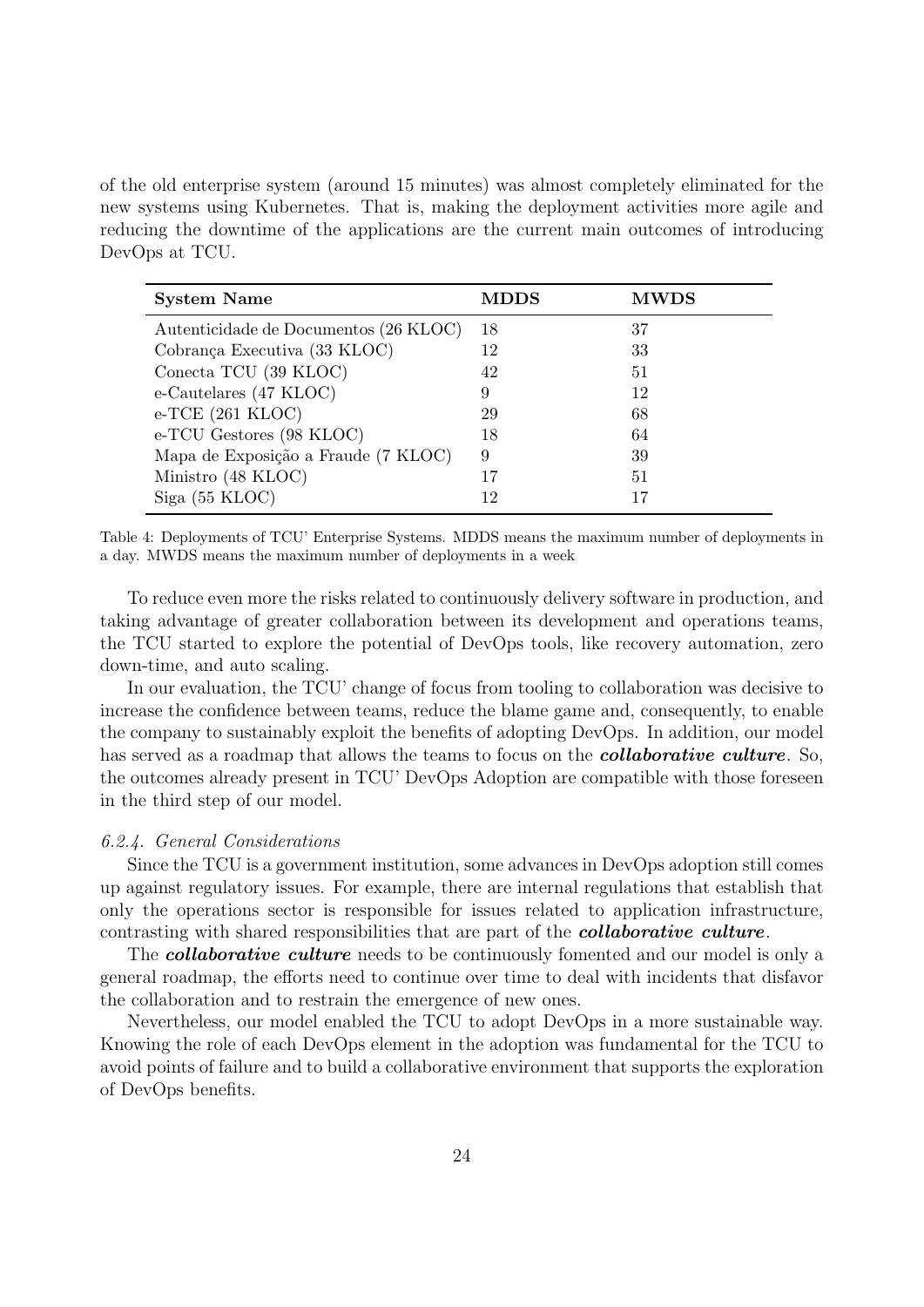#### 6.3. Assessment of our DevOps Adoption Model

To reduce the bias of our perception about the scenario of adopting DevOps at TCU, we conducted a Focus Group with four professionals of the company for an empirical evaluation of their perception about DevOps adoption.

The focus group at TCU lasted approximately 3 hours and was attended by four professionals, two of each development and operations team. The participants' profile is described in Table 5.

| P#             | <b>Team</b> | Educational<br>background | Experience                                                        |
|----------------|-------------|---------------------------|-------------------------------------------------------------------|
| P1             | $1)$ ev     | Graduate                  | 3 years in dev team at TCU and<br>9 years of previous experience  |
| P <sub>2</sub> | Dev         | Posgraduate               | 6 years in dev team at TCU and<br>7 years of previous experience  |
| P3             | Ops         | Graduate                  | 3 years in ops team at TCU and<br>8 years of previous experience  |
| Р4             | Ops         | Graduate                  | 3 years in ops team at TCU and<br>10 years of previous experience |

Table 5: Focus Group Participants

We approached three discussion topics during the focus group. These topics are listed in Table 6 and its results are presented in the remaining of this section.

## 6.3.1. Current Status of DevOps Adoption at TCU

The first action indicated and discussed in the group was the provision of environments (Virtual Machines, VM for short) for the installation of tools that are related to the development work. This action was exemplified by the successful installations of the Elasticsearch<sup>2</sup> and Kafka<sup>3</sup> tools. The previously existing problem was that when a developer had a need of tools like these, he/she would have to open a request for the operations team to provide it—with very long deadlines that often make the use of the most adequate solution unfeasible. With VM provisioning and cooperation between the two teams, these tools became available quickly for use and the responsibility for its management is joint. This is a clear example of application of the concepts of software development empowerment and shared responsibility of the core category *collaborative culture*.

Next, the use of microservices and containers as environment to run them was debated. The first problem that this action solved, in the participants' understanding, was the previous lack of parity between the environments (development, test, staging and production). The recurring problems of applications that worked in a development environment

<sup>2</sup>https://www.elastic.co/

<sup>3</sup>https://kafka.apache.org/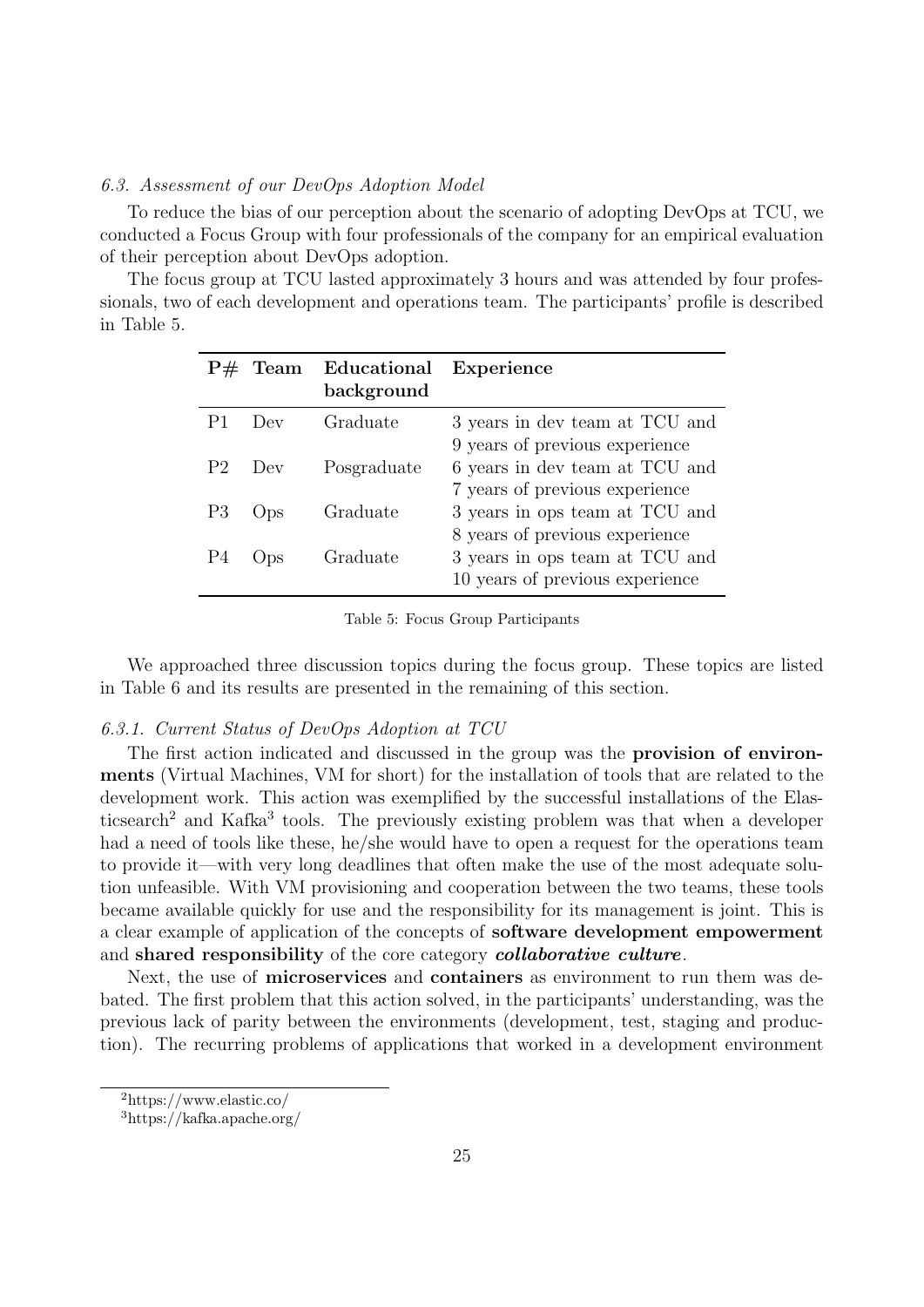|                | <b>Topic</b>        | Questions                                                                |
|----------------|---------------------|--------------------------------------------------------------------------|
|                |                     | 1 Current status of 1. What actions developed in the TCU do you consider |
|                |                     | DevOps adoption to be part of DevOps adoption?                           |
|                | at TCU              |                                                                          |
|                |                     | 2.<br>What previously existing problems have been                        |
|                |                     | solved by these actions?                                                 |
| $\overline{2}$ |                     | Applicability and 1. Do you consider that the proposed model has         |
|                | utility of the pro- | contributed to DevOps adoption at TCU?                                   |
|                | posed model         |                                                                          |
|                |                     | 2. If so, what are the main contributions?                               |
| 3              | Challenges          | faced 1. What are the main challenges that TCU currently                 |
|                | and next steps in   | faces in DevOps adoption?                                                |
|                | DevOps adoption     |                                                                          |
|                |                     | 2.<br>What are the next steps in DevOps adoption                         |
|                |                     | at TCU?                                                                  |

Table 6: Focus Group Topics

but which had problems in production were recalled, which was solved with the use of containers. In this context, the use of tools like  $Docker<sup>4</sup>$  and Kubernetes<sup>5</sup> was discussed as means of providing configuration details of the environments in the applications source code repositories themselves. This enabled both development and operations teams to get a first idea of the running environment of each application in a more transparent way. Finally, the use of containers and related tools also enabled the use of mechanisms for horizontal scalability, high availability and publication of applications without down-time, solving a recurring problem of interrupting the work of business teams during the deployment of the applications. Here, it is possible to identify several concepts of our theory, such as: (1) parity between environments, (2) infrastructure provisioning automation, (3) autonomous services, (4) containerization, (5) auto scaling, (6) recovery automation and (7) zero down-time.

The third discussed point was the reduction of bureaucracy in communication between the teams. It was pointed out that although there is still much room for progress, this can already be considered as one of the advances of the TCU related to DevOps adoption. During the discussion, the ceremonious communication process in the scope of the deployment SLA was recalled. There is a current guideline to avoid using service-desk for simple problem solving. The problems had to be solved in a collaborative way, preferably face to face and the use of the Slack tool has been institutionalized and facilitated the contact between the two teams. We highlight the concept straightforward communication of the **collaborative culture** category as part of this point of discussion.

Then, the use of multidisciplinary pipelines in the most recent applications of TCU

<sup>4</sup>https://www.docker.com/

<sup>5</sup>https://kubernetes.io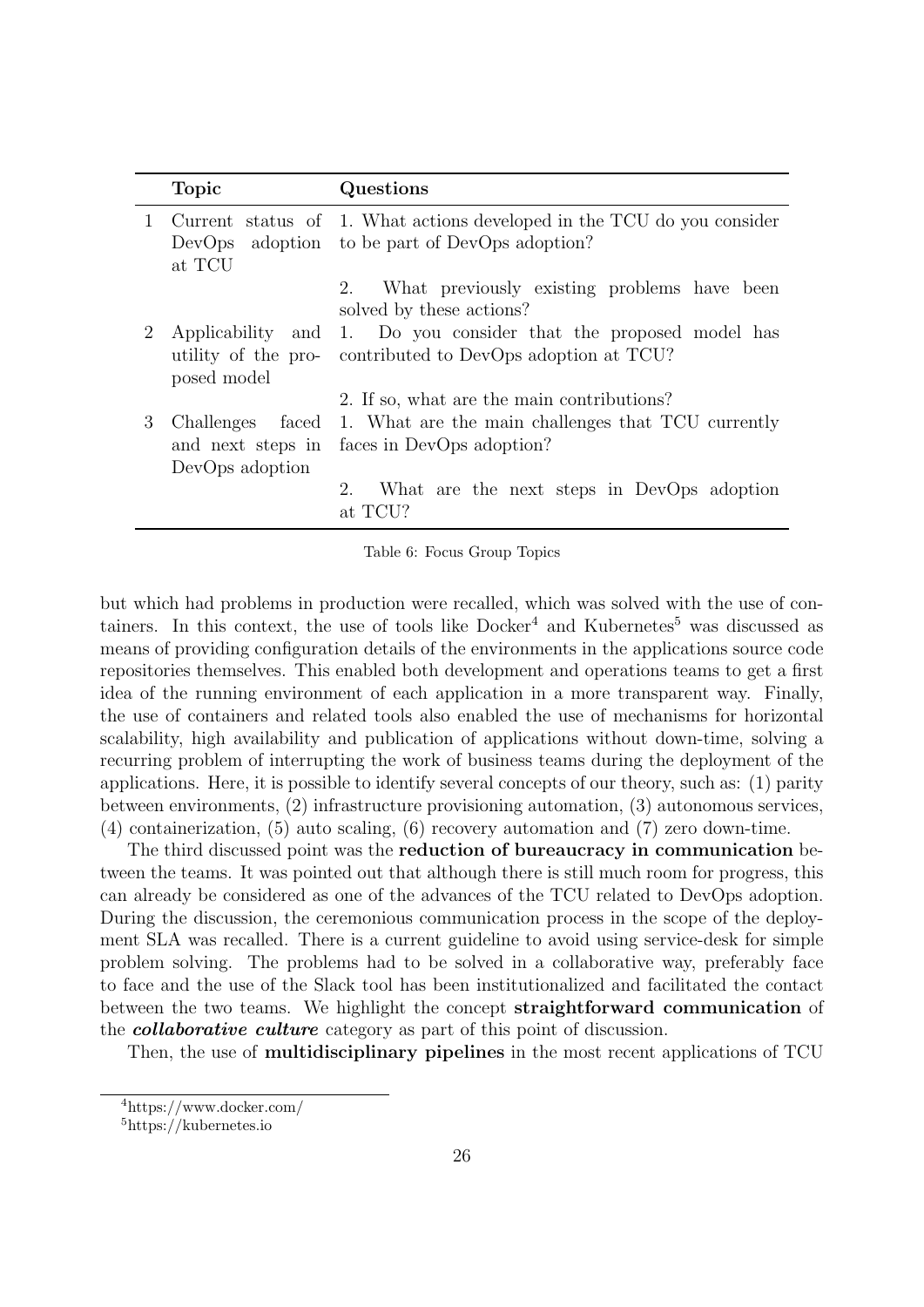was pointed out and debated. These pipelines involve everything from the build, through automated tests and static analysis of source code, execution of containers using Kubernetes and publication isonomically in the different environments (development, staging and production). Jenkins is used as a tool to describe and execute the pipelines. One single trigger execute a set of steps that previously required several comings and goings between the teams and a long time to complete. The group agreed that the construction of multidisciplinary and collaboratively produced and maintained pipelines like these ones is only possible when the collaborative culture is fostered. This point of discussion refers to a few more concepts: (1) operations in day-to-day development, (2) test automation, (3) deployment automation, (4) shared pipelines, (5) continuous integration, (6) continuous infrastructure provisioning, (7) continuous deployment, (8) continuous testing and (9) source code static analysis.

Automated Database Migrations was the next point considered as part of DevOps adoption. The participants explored the differences between the previous scenario — where changes in the database structure of an application needed to be made according to an SLA and, therefore, requested through service-desk — and the new one where the Flyway<sup>6</sup> tool is used to manage database migrations. The use of these type of tool had previously been discarded because the operations team could not provide the database owner password. This discussion was retaken recently, and the teams jointly developed a solution to safely share the owner password. This discussion reinforces two aspects of the **collaborative culture** that are the confidence and the collaboration between the teams. The concept of infrastructure management automation was present here.

Finally, the last point considered by the group as part of DevOps adoption was one more solution built in a collaborative way for continuously and automated monitoring of application errors. Previously, a simple access to an application's log needed to be requested through the service-desk. The solution automatically collects the logs, searches for errors in its content, and, in case of errors, sends messages through Slack to both teams. We can find the application of two other concepts: (1) monitoring automation and (2) application log monitoring.

## 6.3.2. Applicability and Utility of the Proposed Model

All participants of the focus group agreed that the proposed model has great utility in DevOps adoption at TCU. They remembered that most of the actions discussed in the previous topic were direct result of the model development and, therefore, its application is already being effective and producing results in expanding DevOps usage throughout the development of TCU' enterprise applications. The following are the two main benefits of model usage, discussed in the focus group:

DevOps Institutional Understanding: In response to the question about the model contributions to TCU, initially it was pointed out that, during the initial attempts with consultant firms, it was clear that the mere use of tools did not bring the teams closer together. Some developers acted as if DevOps had given them permission to ignore operations

 $6$ https://flywaydb.org/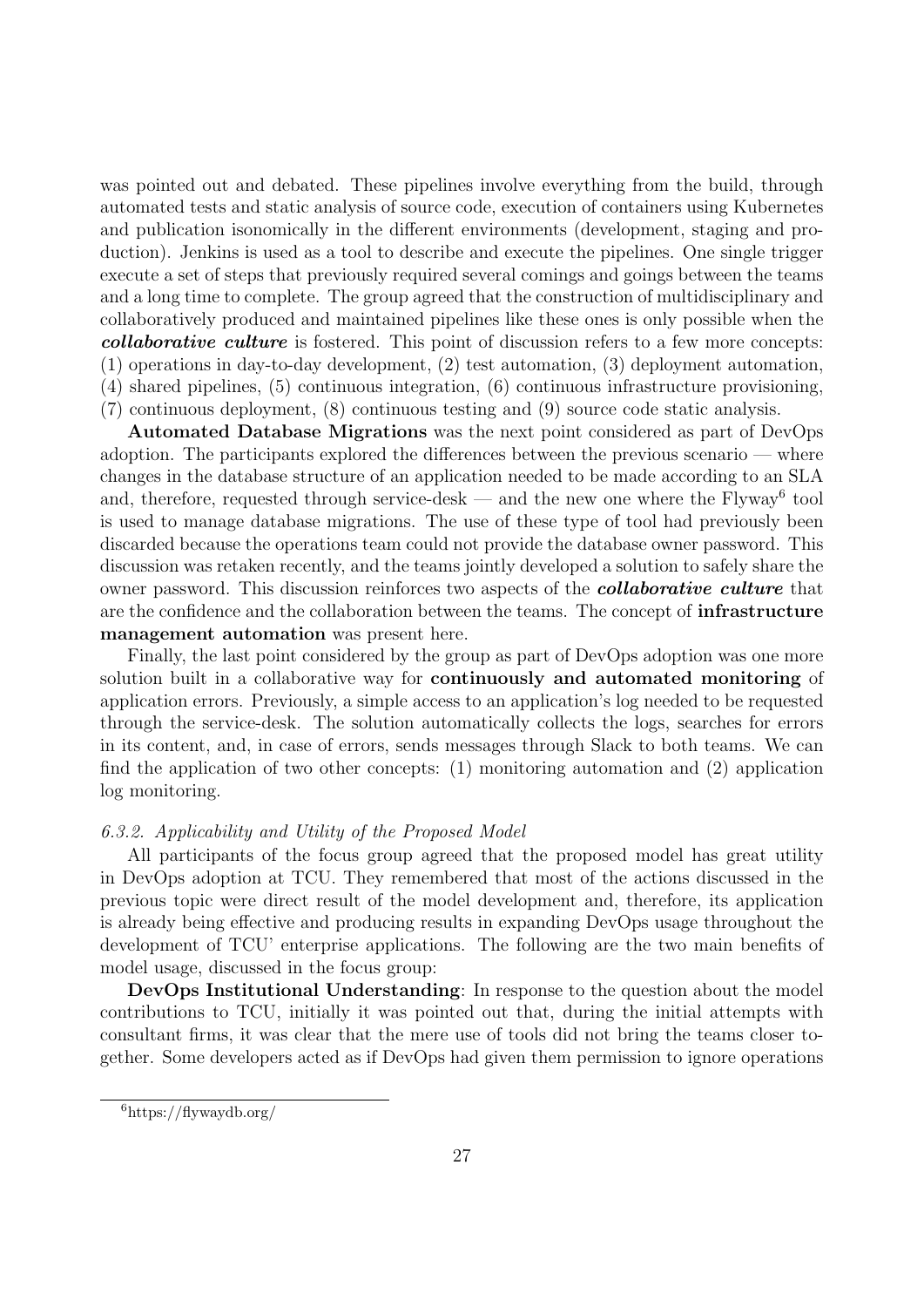team' procedures. The operations team, on the other hand, was overly concerned in formally delimit the administration responsibilities to each used tool. The discussion showed that they all agreed that fostering a *collaborative culture* was not taken into account before. Throughout the model, the DevOps adoption in well succeeded scenarios goes mainly through this point, has made possible a change in teams posture about collaboration.

Subsequently, a post-it note about the "wide range of practices and experiences" present in the model was discussed. It was once again recalled that several practices have already been implemented using as input industry experiences collected during model production. The model has also been pointed out as a tool for evaluating practices that the TCU does not yet adopt, providing a road map to guide next steps.

Industry Experiences: Finally, it was emphasized that the model was built taking into account successful industry experiences and this represents great value for the TCU. In the group's understanding, although the TCU possesses many governmental environments peculiarities, the search for technological innovation is part of its strategic map, and cannot be achieved by looking only at scenarios similar to the current one. It was emphasized that the industry is an important player in the definition of new technologies that, adapted to a greater or lesser degree, may be fully applicable to government agencies, such as TCU. According to the formed understanding, the fact that this model, built upon industry experiences, is already being effectively applied, is one more confirmation that government agencies can effectively innovate following industry tendencies.

#### 6.3.3. Challenges Faced and Next Steps in DevOps Adoption

The discussions of the last focus group topic focused on identifying the challenges faced during the evolution of DevOps usage at TCU, as well as the next steps to overcome the challenges and institutionalize DevOps as a software development approach.

DevOps Internal Understanding Maturity: It was initially debated the perception pointed out by one of the participants that there is still a lot of hype around what would be DevOps adoption. According to him, some developers still thinking that DevOps allows them to take technical initiatives without consulting other professionals, and that some operations people still do not feel comfortable with this paradigm shift because they understand that DevOps can cause disorganization in an environment that already had stability. It was mentioned that the model helps to deal with this challenge, but that a permanent effort is needed to foment the collaboration between the teams, avoiding someone to leave wanting to solve everything according to personal convictions.

It was also pointed out as a challenge, the difficulty of disseminating knowledge related to new tools and processes that came along with DevOps adoption. Actions to mitigate this challenge have been discussed, including the expansion of internal lectures, participation in events such as DevOpsDays, and the stimuli that the TCU already offers to its professionals, such as training license, refund of training, and availability of one online training platform. In this sense, it was understood that one of the next steps is the expansion of the technical capacity of the professionals in themes related to the modernization of tools and processes.

Information Security: Here, the group discussed that DevOps adoption has considerably increased the TCU's surface of technological vulnerabilities. It was pointed out that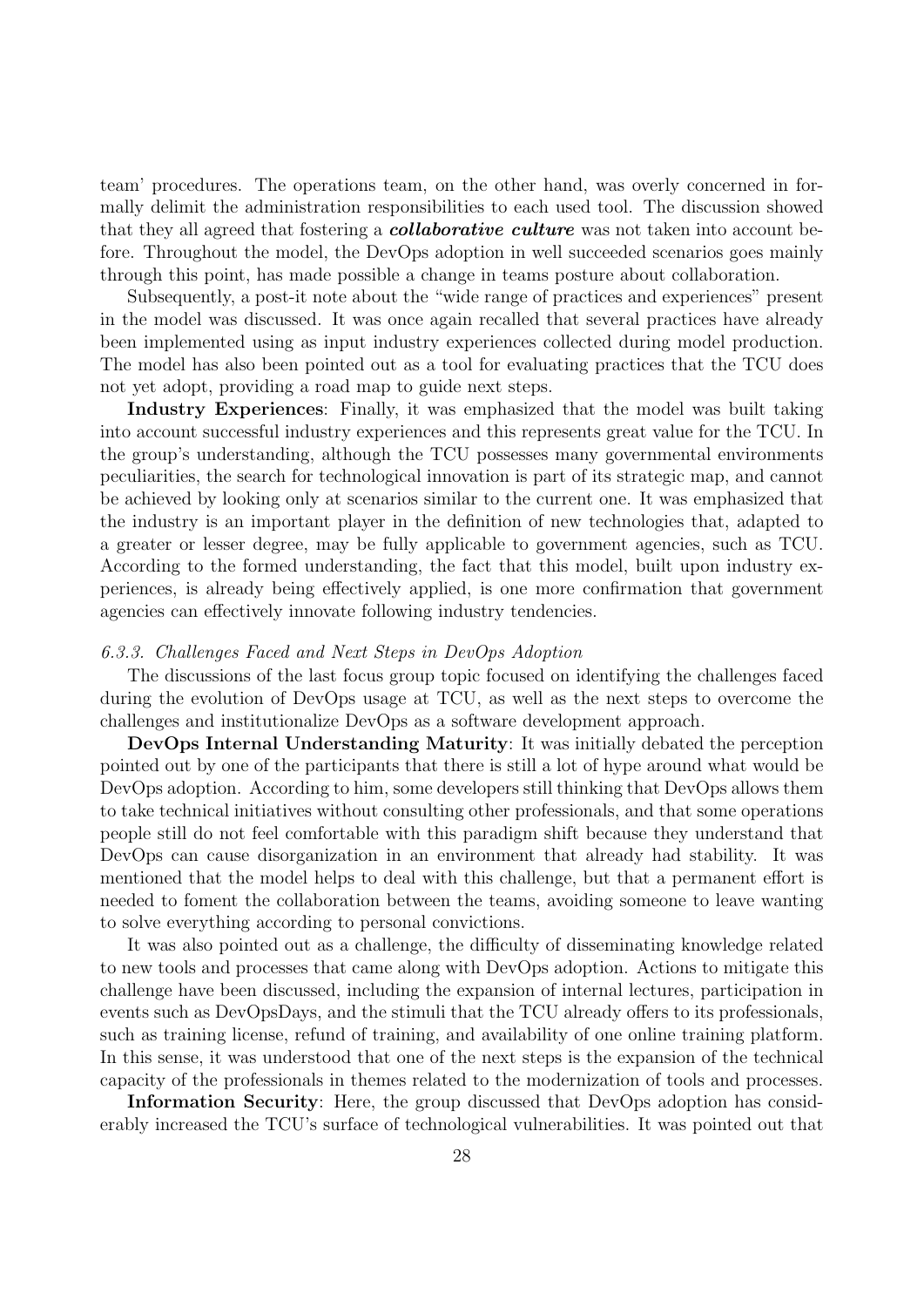the operations team is very concerned about information security, and that its professionals are evaluating the implemented tools and will propose modifications. The participants then aligned that this debate cannot be only on the operations team, as this is a manifestation of collaboration lack.

The P2 then suggested that these concerns extend the scope from DevOps to a DevSecOps context, when security activities are also integrated into the development process. There is then a further step, which is to extend the DevSecOps perspective.

Metrics Collection in Applications: In this part of the discussion, the participants discussed that the current continuous monitoring solution is restricted to application errors, and that the model contains ideas about collecting metrics in applications to foster business decisions and applications evolutions. The P4 pointed out that the same solution can be extended as long as the applications were instrumented to generate logs of any other metrics. Therefore, the continued collection of other application metrics has been pointed out as one of the next steps in adopting DevOps at TCU.

Regulatory Issues: Here, the group understood that, although the model has made it possible to understand that the most important thing is to foster the **collaborative culture**, many professionals still thinking in a legalistic perspective, and the internal regulations about the TCU' organizational structure establish that the responsibilities for issues related to the application infrastructure are from its operations team, which makes it difficult to consolidate a sense of shared responsibility.

There was no consensus about the best solution to resolve the constraints contained in organizational structuring regulations. Some (P1 and P4) understand that it would be appropriate part of the operations team to be transferred to development sector. Others (P2 and P3) have demonstrated the understanding that a change in the regulations is enough to define that there is shared responsibility for issues related to application infrastructure. There is a working group constituted in order to propose modifications in the regulations to adjust these assignments to the DevOps scenario.

Physical Distancing of Teams: The last challenge discussed during the focus group was the existence of separate rooms for the development and operations teams. Physical distance has been put as a factor that hinders the communication and the developing of the **collaborative culture**. The participants agreed that the physical approximation of the teams involves questions related to restructuring regulations, as discussed above. If the operations team is incorporated into the development team, the approximation is likely to occur, otherwise it is necessary to seek another viable solution.

#### 6.3.4. General Considerations

Even though it was not the only point of debate, considerations about the model permeated all the discussed topics, practical actions were highlighted that only materialized due to the exchange of experiences that occurred during this research. Many of the concepts presented in the model were visualized during focus group discussions, this is not a mere coincidence and emphasizes that our model is guiding, in a high level of abstraction, the actions of the TCU toward DevOps adoption. In addition, it was possible to note a previously non-existent concern about the **collaborative culture**, the participants frequently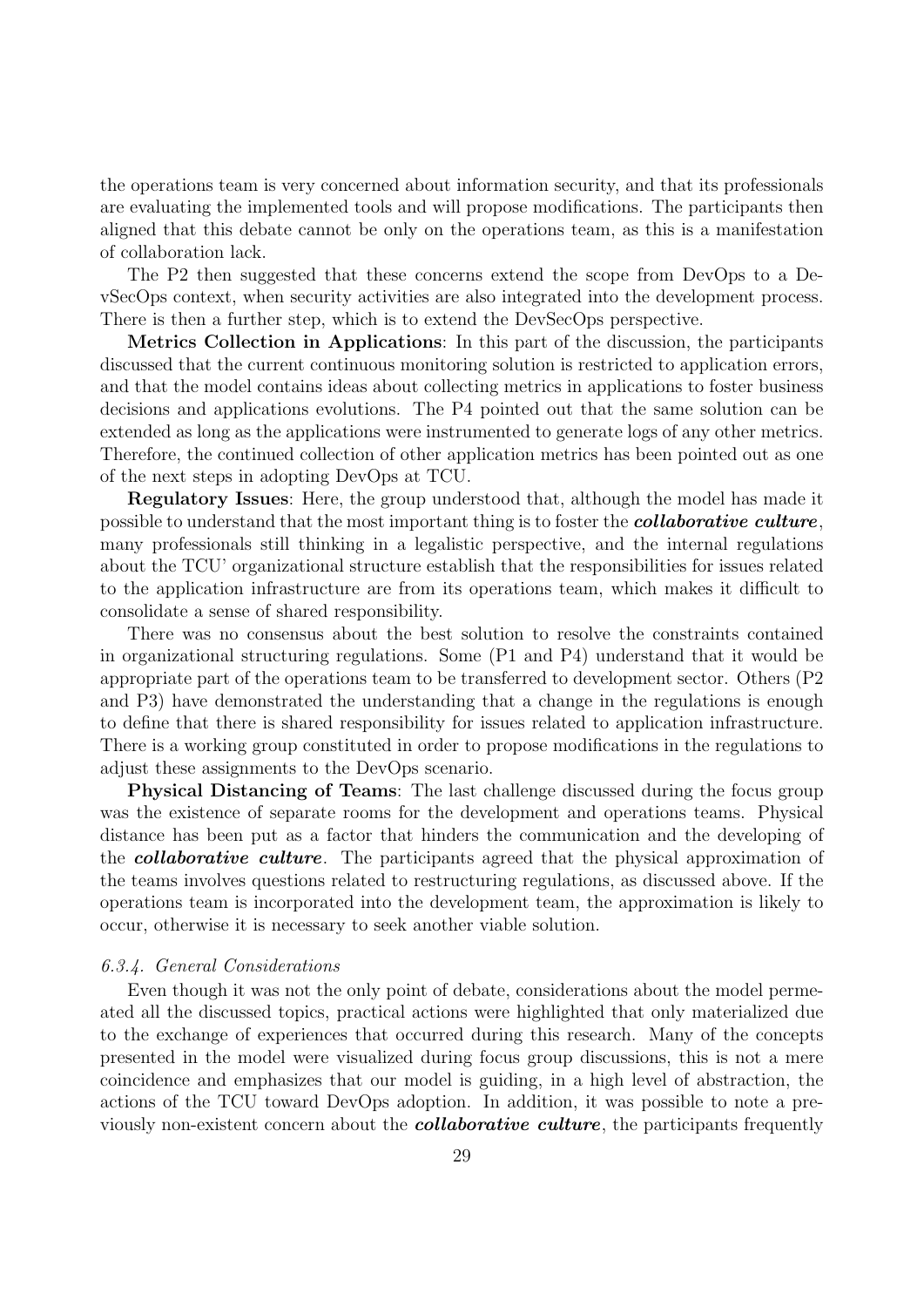placed their actions as part of the efforts to foster the **collaborative culture**. Altogether, the results of the focus group allow us to answer our second research question  $(RQ2)$  How does our model contribute to the adoption of DevOps on a specific scenario?

(RQ2) Answer: The DevOps adoption model changed the focus from automation to a *collaborative culture*, during the TCU experience on DevOps adoption. This changing has reduced the distance between both teams (development and operations) and eliminated mechanisms (such as ticket systems) that actually decrease the performance of the teams. In addition, the set of perceptions from practitioners, in which our model builds upon, is guiding the decisions on the adoption process at TCU.

#### 7. Threats to Validity

Regarding construct validity, we are actually relying on the subjective practitioners' perception when we stated that we performed our study considering successful cases of DevOps adoptions. However, currently, there is no objective way to measure whether or not a DevOps adoption was successful. Although Grounded Theory offers rigorous procedures for data analysis, our qualitative research may contain some degree of research bias. Certainly, other researchers might form a different interpretation and theory after analyzing the same data, but we believe that the main perceptions would be preserved. This is a typical threat related to GT studies, which do not claim to generate definitive findings. The resulting theory, for instance, might be different in other contexts [34].

For this reason, we do not claim that our theory is absolute or final. We welcome extensions to the theory based on unseen aspects or finer details of the present categories or potential discovery of new dimensions from future studies. Future work can also focus on investigating contexts where DevOps adoption did not succeed, aiming to validate if our model could be relevant in this scenario too. Finally, regarding external validity, although we considered in our study the point of view of practitioners with different backgrounds, working in companies from different domains, and distributed across five countries, we do not claim that our results are valid for other scenarios—although we almost achieved saturation after the  $12^{th}$  interview. Accordingly, our degree of heterogeneity complement previous studies that mostly focus in a single company (as we will discuss next).

The focus group was moderated by one of the researchers, the participants were arbitrarily invited, without a general call, and they are co-workers of one of the researchers. Although they were chosen arbitrarily, the choice was made precisely by the prior knowledge of which professionals were directly involved in DevOps adoption at TCU. To mitigate this threat, the participants were informed the purpose of the group was to obtain an evaluation of the DevOps adoption as a whole and that they had total freedom to expose their real opinions, whether they were favorable or not to the implanted model.

#### 8. Related Work

The research literature is particularly rich when it comes to DevOps-related works (e.g., [1, 3, 10]). In a literature review, Erich et al. [9] presents 8 main concepts related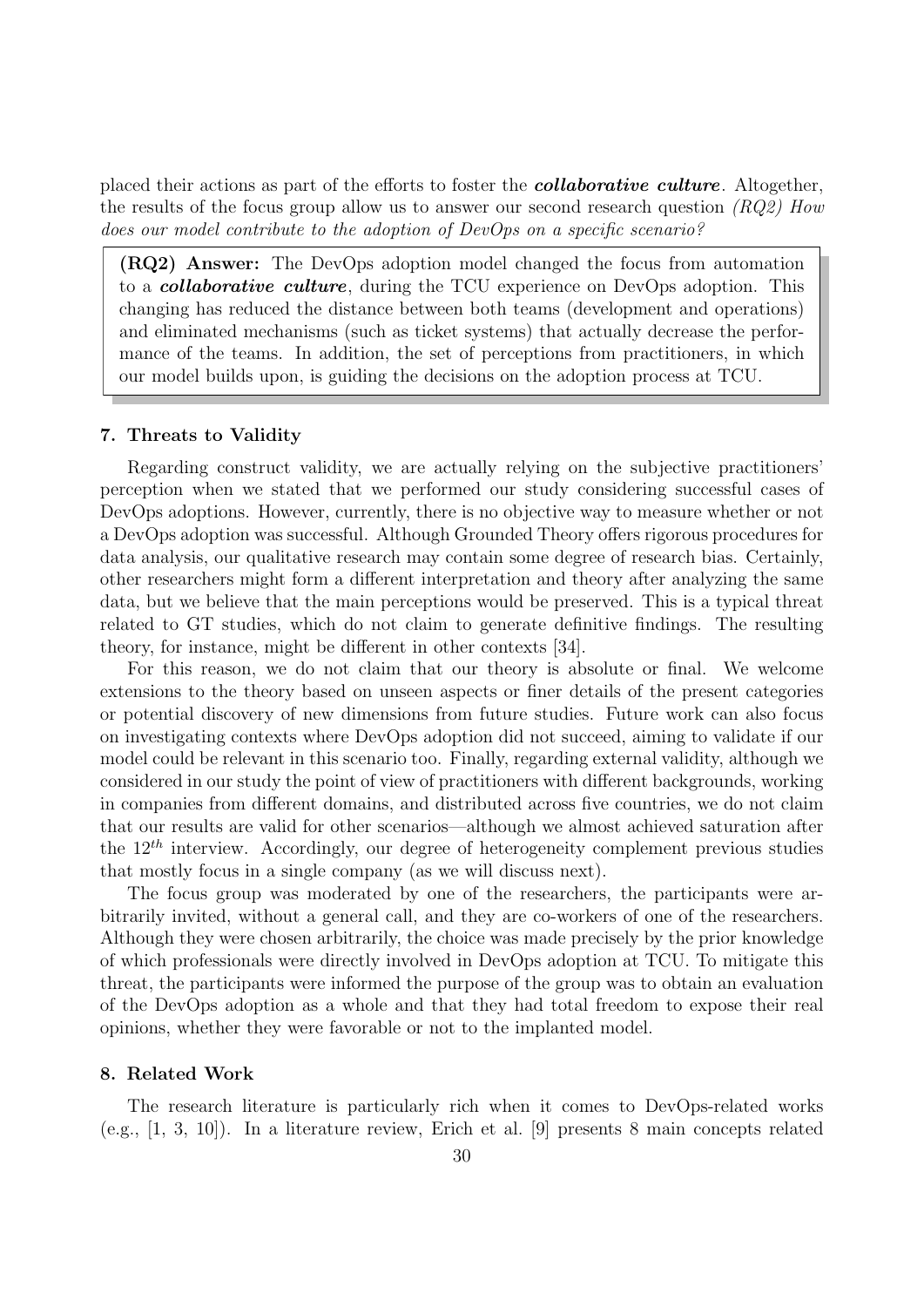to DevOps: culture, automation, measurement, sharing, services, quality assurance, structures and standards. The authors pointed out that the first four concepts are related to the CAMS framework, proposed by Willis [35]. The paper concludes that there is a great opportunity for empirical researchers to study organizations experimenting with DevOps. Other studies (e.g., [1, 2, 3, 4, 10]) mixed literature reviews with empirical data to investigate DevOps. Although our research and recent literate are interested in understanding DevOps, there are subtle differences in both (1) the methodological aspects and (2) the focus of each work.

First of all, none of the aforementioned works focused on explaining the process of Dev-Ops adoption, in particular, using data collected in the industry. This is unfortunate, since the practitioners' perception present an unique point of view that researchers alone could hardly grasp. Moreover, although the literature has a number of useful elements, there is a need to complement such elements with a perspective on how DevOps has been adopted, containing guidance about how to connect all these isolated parts and then enabling new candidates to adopt DevOps in a more consistent way. For instance, the work of Erich et al. [10] focus on investigating the ways in which organizations implement DevOps. However, this work relies only in literature review and does not formulate new hypothesis about DevOps adoption. Second, in terms of results, our main distinct contribution is to improve the guidance to new practitioners in DevOps adoption. Next, we present the overlappings of our results with the existing literature, presenting also the main differences that make the contributions of our work clearer.

The work of Smeds et al. [1] uses a literature review to produce one explanation about DevOps through a set of enablers and capabilities. Additionally, their results present a set of impediments of DevOps adoption based on an interview with 13 subjects of a same company, and whose DevOps adoption process was at an initial stage. The main similarities with our study are: (1) grouping elements as DevOps enablers; and (2) the presence of several similar concepts: (a) testing, deploying, monitoring, recovering and infrastructure automation; (b) continuous integration, testing and deployment; (c) service failure recovery without delay; and (d) constant, effortless communication. The main differences are: (1) their work does not group concepts into categories, for example: most of their enablers were grouped together by us within the **automation** category; (2) presents cultural enablers as common contributor to DevOps, not as the most important concern; and (3) the empirical part of the study focus on building a list of possible impediments to DevOps adoption, not on providing guidance to new adopters.

In the study of Lwakatare et al. [2], the authors aimed at characterizing the and formalize what DevOps is about. Through a sequence of interviews, the authors observed the need of four dimensions to compose DevOps, including collaboration, automation, measurement, and monitoring. In a follow up study, Lwakatare et al. [3] proposed a conceptual framework to explain "DevOps as a phenomenon". The framework is organized around five dimensions (collaboration, automation, culture, monitoring and measurement) and these dimensions are presented with related practices. These two works have good similarities with our study. For instance, all aforementioned dimensions are also presented here. The main differences are: (1) collaboration and culture are presented by us as a single abstraction; (2) Concepts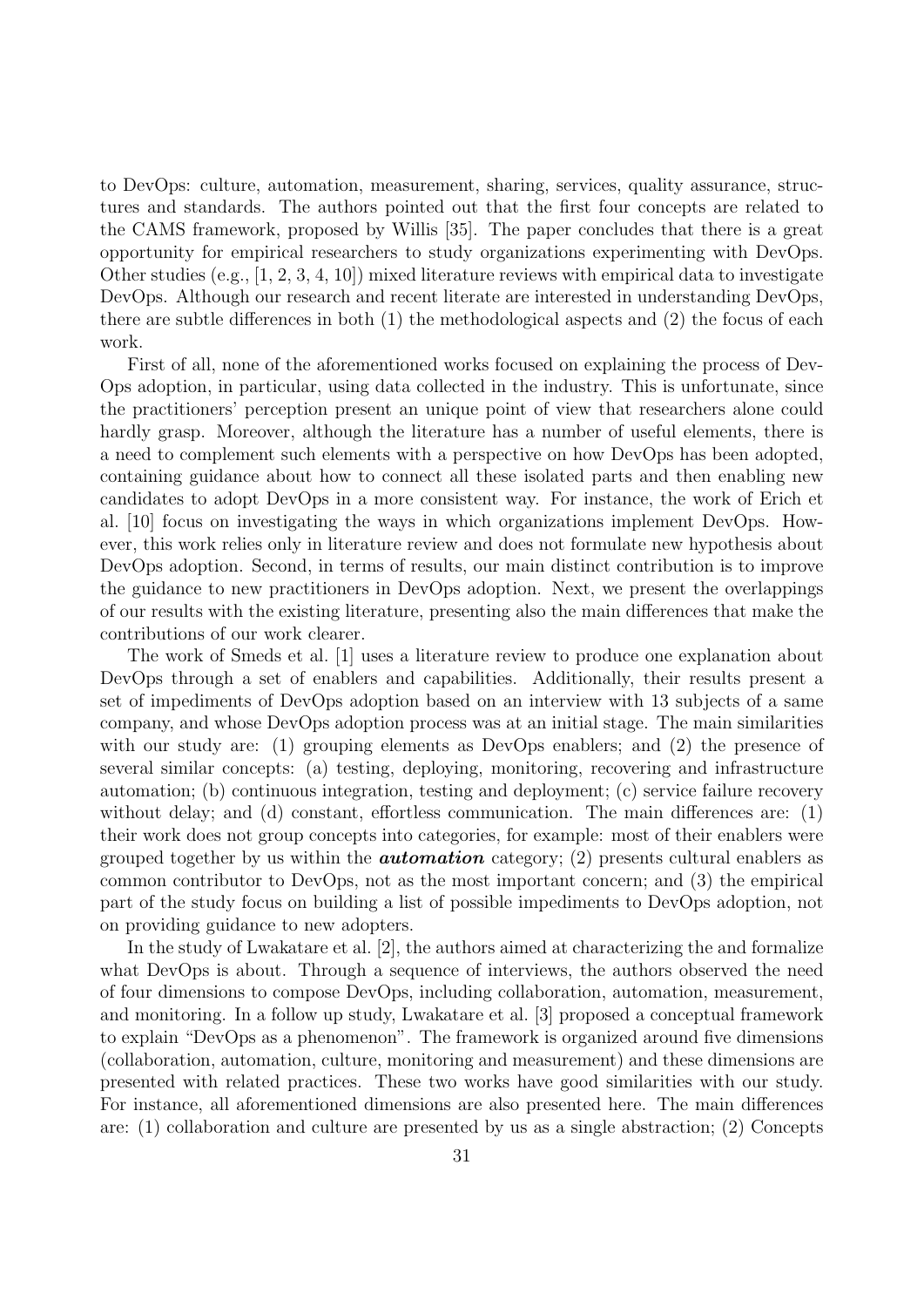related to monitoring and measurement are grouped by us in a single category: *continuous* measurement; and (3) it does not indicate a major dimension (aka, the core category). Moreover, our work greatly expand the notion of DevOps, proposing a theory for adoption, and indeed applying this theory in a real setting.

França et al. [4] present a DevOps explanation produced by means of a multivocal literature review. The data was collected from multiple sources, including gray literature, and analyzed by using procedures from GT. The results contain a set of DevOps principles, where there is most of the overlapping with our study. In addition, the paper presents a definition to DevOps, issues motivating its adoption, required skills, potential benefits and challenges of adopting DevOps. The main similarities are: (1) Automation, sharing, measurement and quality assurance are presented as DevOps categories; and (2) Their social aspects category is similar to our *collaborative culture* category. The main differences are: (1) it presents DevOps as a set of principles, different from enablers and outcomes in our study; and (2) the Leanness category is not present in our study and the **resilience** category is not present in theirs; and (3) it does not indicate a core category.

The study conducted by Erich et al. [10], similarly to the others cited above, combined literature review with some interviews with practitioners. In the literature review part, the papers were labeled and the similar labels are grouped. The 7 top labels are then presented as elements of DevOps usage in literature: culture of collaboration, automation, measurement, sharing, services, quality assurance and governance. After the literature review, six interviews were conducted in order to obtain evidence of DevOps adoption in practice. The interviews were analyzed individually and a comparison between them was made, focusing on problems that organizations try to solve by implementing DevOps, problems encountered when implementing DevOps and practices that are considered part of DevOps. The main similarity with our study is that 5 of their 7 groups are also present in our study (culture of collaboration, automation, measurement, sharing and quality assurance). The main differences are: (1) it does not consolidate the practitioners' perspective, but only compare it with literature review results; and (3) it does not indicate a major group.

Finally, the work of Vergori and colleages [36], the authors proposed a set of metrics related to DevOps performance, such as expected task completion rate, expected finishing time, and the proportion of time doing dev or ops activities. Although some of the metrics proposed are reasonable straightforward to measure (e.g., the task completion rate), some other are not so easy. In this work, the authors used the Phoenix project [37], which is a case of industrial DevOps adoption. In terms of similarities to our work, both works focus on improving DevOps experience. While we focus on DevOps adoption, their work focus on DevOps performance.

In comparison with our previous paper [11], here we advance further in exploring real scenarios of DevOps usage. The TCU scenario was described in details through the results of the focus group. Besides that, we present a more detailed explanation about the application of our model, highlighting each step and presenting some numbers.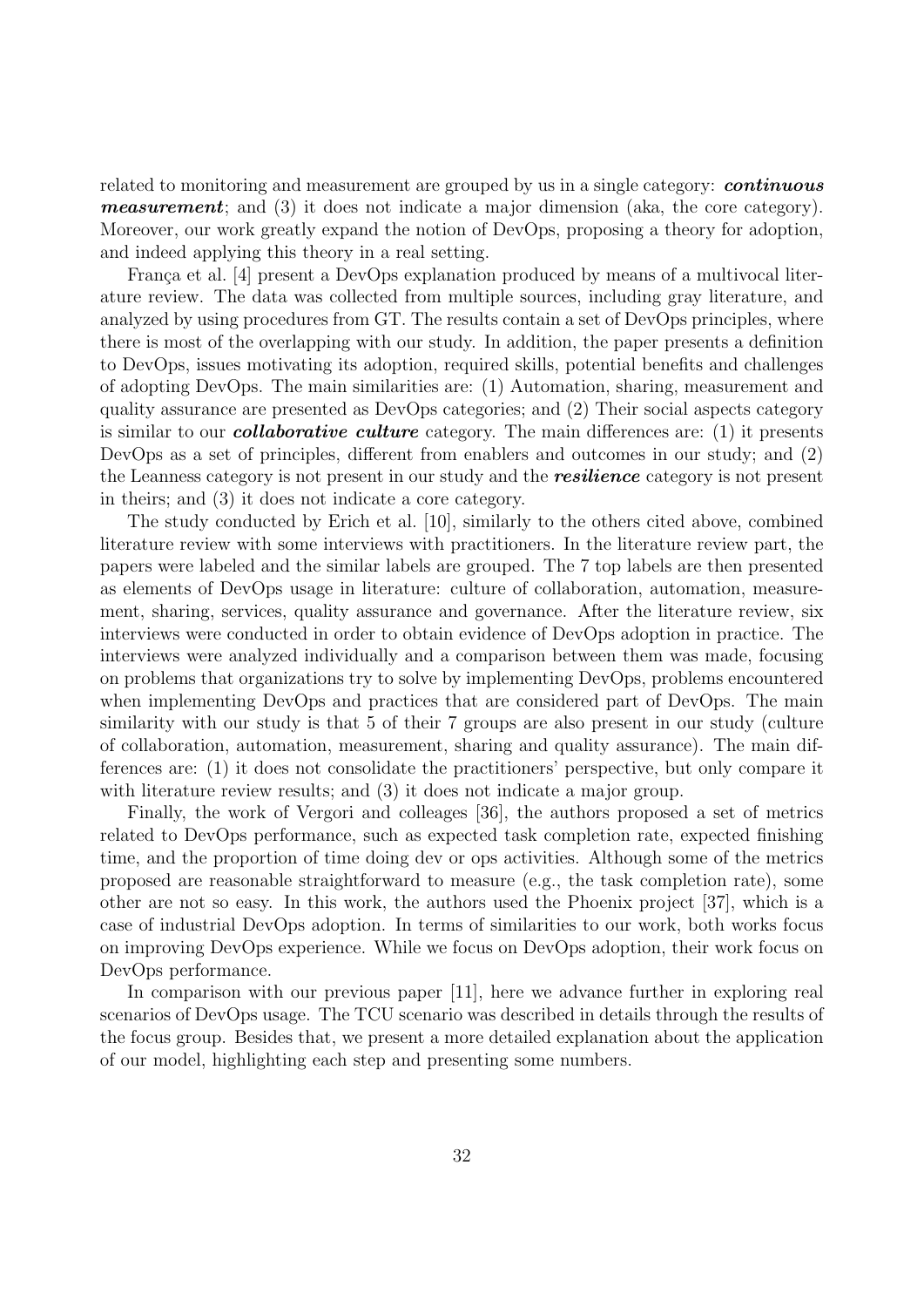## 9. Final Remarks

In this paper, grounded in data collected from successfully DevOps adoption experiences, we present a theory on DevOps adoption, a model of how to adopt DevOps according to this theory, and a case of applying it in practice.

We found out that the DevOps adoption involves a very specific relationship between seven categories: *agility*, *automation*, *collaborative culture*, *continuous measure*ment, quality assurance, resilience, sharing and transparency. The core category of DevOps adoption is the **collaborative culture**. Some of the identified categories (i.e., automation and sharing and transparency) propitiate the foundation of a **collaborative** culture. Other categories (i.e., agility and resilience) are expected consequences of this formation. Finally, two other categories (i.e., continuous measurement and quality assurance) work as both foundations and consequences. We call the foundations categories "DevOps enablers", and the consequences categories "DevOps outcomes". Crucially, this model simplifies the understanding of the complex set of elements that are part of DevOps adoption, enabling it to be more direct and to offer a lower risk of focusing on wrong things. We experimented with this model in real settings, improving the benefits of adopting DevOps within a government institution that faced many problems with the separation between the development and operations teams.

Now that we have our theory, our model, and an initial instantiation of this model in practice, we expect further research explorations. First, we believe that our model could help practitioners that are willing to migrate to a DevOps landscape, but are unsure about how to start. Moreover, our model can provide initial light on the chances that are needed to a company achieve DevOps. For instance, if a company has already a good notion of the enablers of its context, it may suggest that the DevOps adoption could be done more smoothly. Our model and our experience can be seen as an initial guideline in this direction. As a consequence, we expect further instantions in other software companies. These other instantiations are valuable to understand the limits and challenges of our current model, that would only become clear when exercized in different environments, under different time, cost, or personel constraints. In our own research agenda, we plan to propose a list of key performance indicators to assess the success of the DevOps transition. In particular, one question that might be worth investigating is how to measure the impact of DevOps.

#### References

- [1] J. Smeds, K. Nybom, I. Porres, DevOps: A definition and perceived adoption impediments, in: C. Lassenius, T. Dingsøyr, M. Paasivaara (Eds.), Agile Processes in Software Engineering and Extreme Programming, Springer International Publishing, Cham, 2015, pp. 166–177.
- [2] L. E. Lwakatare, P. Kuvaja, M. Oivo, Dimensions of DevOps, in: C. Lassenius, T. Dingsøyr, M. Paasivaara (Eds.), Agile Processes in Software Engineering and Extreme Programming, Springer International Publishing, Cham, 2015, pp. 212–217.
- [3] L. E. Lwakatare, P. Kuvaja, M. Oivo, An exploratory study of DevOps extending the dimensions of DevOps with practices, ICSEA'16, 2016, pp. 91–99.
- [4] B. B. N. de França, H. Jeronimo, Junior, G. H. Travassos, Characterizing DevOps by hearing multiple voices, in: Proceedings of the 30th Brazilian Symposium on Software Engineering, SBES '16, ACM,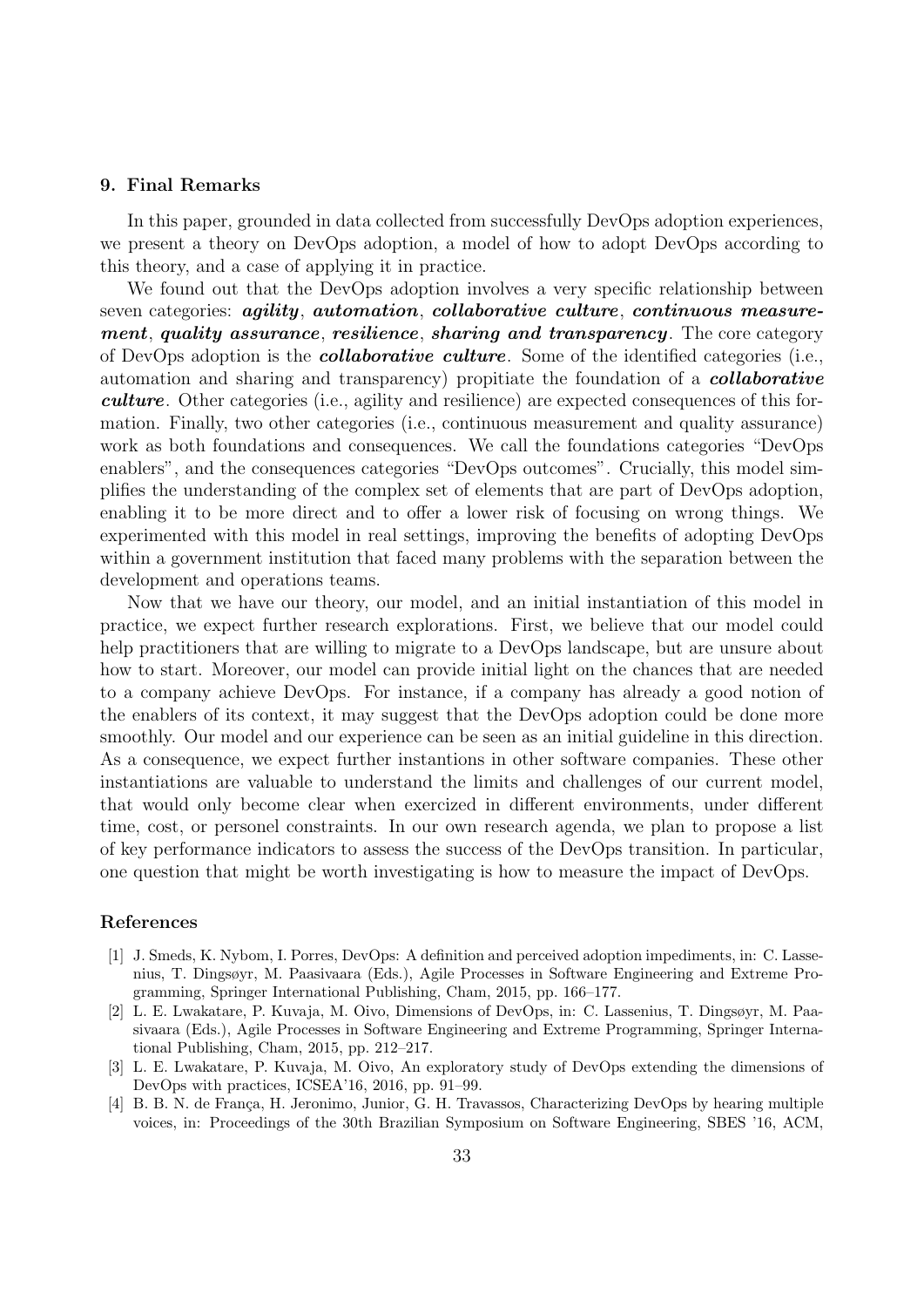New York, NY, USA, 2016, pp. 53–62. doi:10.1145/2973839.2973845.

- URL http://doi.acm.org/10.1145/2973839.2973845
- [5] M. Httermann, DevOps for developers, Apress, 2012.
- [6] J. Allspaw, P. Hammond, 10+ deploys per day: Dev and ops cooperation at flickr, talk presented at Velocity: Web Performance and Operations Conference (2009).
- [7] P. Labs, DevOps Research, D. Assessment, 2017 state of DevOps report, Tech. rep., retrieved May, 2018 from https://puppet.com/resources/whitepaper/state-of-devops-report (2018).
- [8] L. Riungu-Kalliosaari, S. Mäkinen, L. E. Lwakatare, J. Tiihonen, T. Männistö, Devops adoption benefits and challenges in practice: A case study, in: P. Abrahamsson, A. Jedlitschka, A. Nguyen Duc, M. Felderer, S. Amasaki, T. Mikkonen (Eds.), Product-Focused Software Process Improvement, Springer International Publishing, Cham, 2016, pp. 590–597.
- [9] F. Erich, C. Amrit, M. Daneva, Cooperation between information system development and operations: A literature review, in: Proceedings of the 8th ACM/IEEE International Symposium on Empirical Software Engineering and Measurement, ESEM '14, ACM, New York, NY, USA, 2014, pp. 69:1–69:1. doi:10.1145/2652524.2652598.
	- URL http://doi.acm.org/10.1145/2652524.2652598
- [10] F. M. A. Erich, C. Amrit, M. Daneva, A qualitative study of DevOps usage in practice, J. Softw. Evol. Process 29 (6) (2017) n/a–n/a. doi:10.1002/smr.1885. URL https://doi.org/10.1002/smr.1885
- [11] W. P. Luz, G. Pinto, R. Bonifácio, Building a collaborative culture: a grounded theory of well succeeded DevOps adoption in practice, in: Proceedings of the 12th ACM/IEEE International Symposium on Empirical Software Engineering and Measurement, ESEM 2018, Oulu, Finland, October 11-12, 2018, 2018, pp. 6:1–6:10.
- [12] B. Kromhout, Containers will not fix your broken culture (and other hard truths), Queue 15 (6) (2017) 50:46–50:56.
- [13] D. I. K. Sjøberg, T. Dybå, B. C. D. Anda, J. E. Hannay, Building Theories in Software Engineering, Springer London, London, 2008, pp. 312–336.
- [14] C. Wohlin, P. Runeson, M. Hst, M. C. Ohlsson, B. Regnell, A. Wessln, Experimentation in Software Engineering, Springer Publishing Company, Incorporated, 2012.
- [15] B. G. Glaser, A. L. Strauss, The Discovery of Grounded Theory: Strategies for Qualitative Research, Observations (Chicago, Ill.), Aldine Publishing Company, 1967.
- [16] G. Coleman, R. O'Connor, Using grounded theory to understand software process improvement: A study of irish software product companies, Information and Software Technology 49 (6) (2007) 654– 667.
- [17] K. Charmaz, Discovering chronic illness: using grounded theory, Social science & medicine 30 (11) (1990) 1161–1172.
- [18] J. H. Barnsteiner, Using grounded theory in nursing, Journal of Advanced Nursing 40 (3) (2002) 370– 370.
- [19] S. A. Hutchinson, Education and grounded theory, Journal of Thought (1986) 50–68.
- [20] G. Kenealy, Management research and grounded theory: A review of grounded theory building approach in organisational and management research, The Grounded Theory Review 7 (2) (2008) 95–117.
- [21] R. Hoda, J. Noble, Becoming agile: A grounded theory of agile transitions in practice, in: Proceedings of the 39th International Conference on Software Engineering, ICSE '17, IEEE Press, Piscataway, NJ, USA, 2017, pp. 141–151. doi:10.1109/ICSE.2017.21. URL https://doi.org/10.1109/ICSE.2017.21
- [22] K.-J. Stol, P. Ralph, B. Fitzgerald, Grounded theory in software engineering research: A critical review and guidelines, in: Proceedings of the 38th International Conference on Software Engineering, ICSE '16, ACM, New York, NY, USA, 2016, pp. 120–131. doi:10.1145/2884781.2884833. URL http://doi.acm.org/10.1145/2884781.2884833
- [23] S. Adolph, W. Hall, P. Kruchten, Using grounded theory to study the experience of software development, Empirical Software Engineering 16 (4) (2011) 487–513.